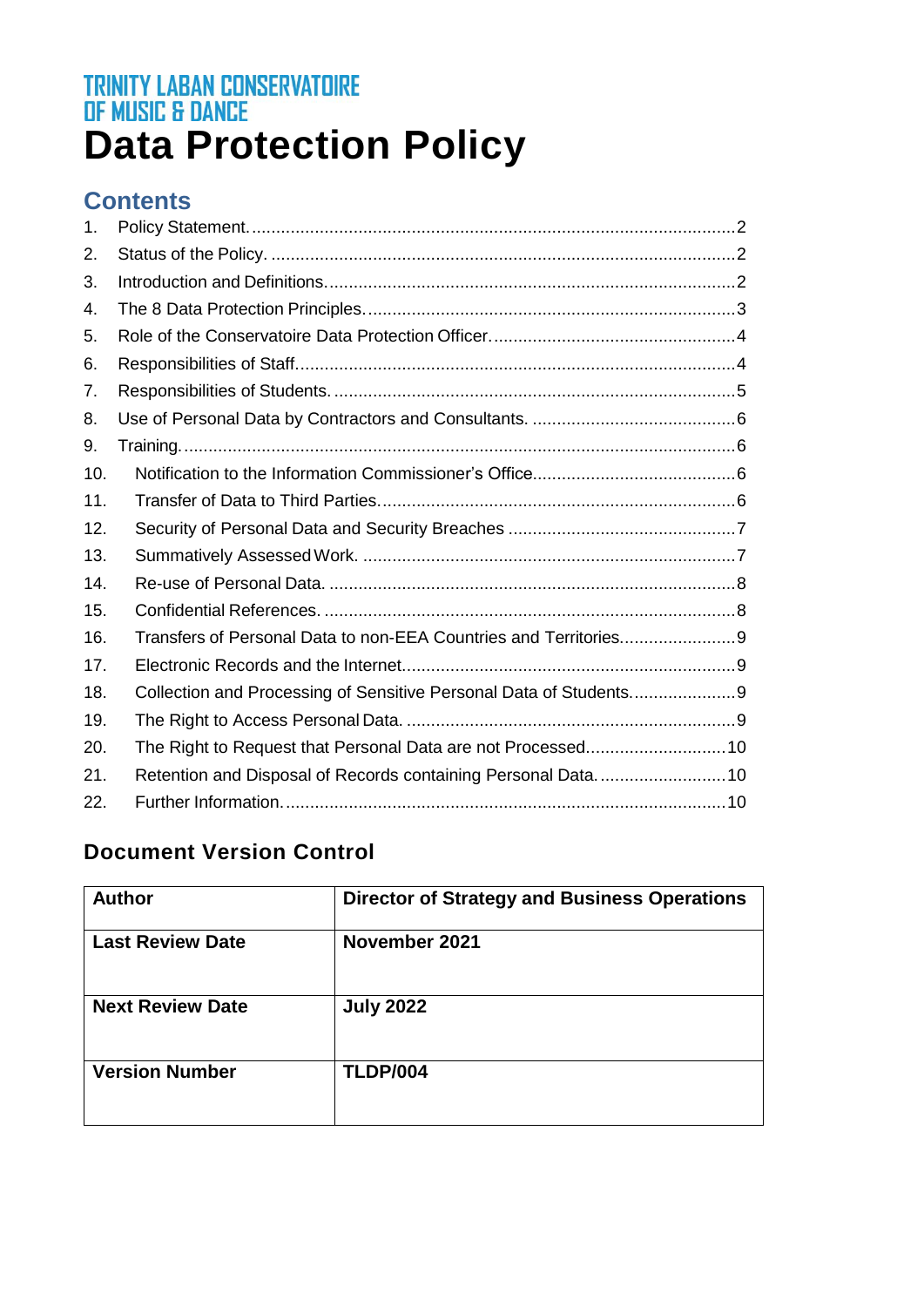# <span id="page-1-0"></span>**1. Policy Statement.**

- 1.1 Trinity Laban Conservatoire of Music and Dance is committed to protecting the rights and freedoms of individuals in accordance with the provisions of the Data Protection Act (DPA) 2018 and the UK GDPR.
- 1.2 The requirements to which Conservatoire staff and student who process personal data must adhere are set out in the Conservatoire's Data Protection Policy sections 1-22. The Conservatoire explains the main purposes for which it processes the personal data of staff, students and persons who are neither staff nor students in Appendix 1 (Staff), Appendix 2 (Students) and Appendix 3 (Neither Staff nor Students).
- 1.3 This policy and its related provisions is also applicable to relevant subsidiary companies of Trinity Laban Conservatoire of Music and Dance (e.g. Blackheath Halls Ltd).

# <span id="page-1-1"></span>**2. Status of the Policy.**

- 2.1 The Conservatoire's *Data Protection Policy* was approved by the Principal's Management Group (PMG) in December 2017. The content is reviewed annually by the Data Protection Officer in consultation with relevant parties including the Executive Directors, Human Resources, IT and Marcomms.
- 2.2 A breach of this policy by staff or students of the Conservatoire may result in disciplinary action under the relevant Conservatoire procedures.

# <span id="page-1-2"></span>**3. Introduction and Definitions.**

- 3.1 The Data Protection Act 2018 (hereafter referred to as "the Act" or DPA) came into force in May 2018. It applies to all personal data held electronically and to that personal data held manually in a "relevant, structured filing system" or otherwise easily accessible format.
- 3.2 The Act defines personal data as "data which relate to a living individual who can be identified
	- a. from those data, or
	- b. from those data and other information which is in the possession of, or is likely to come into the possession of, the data controller, and includes any expression of opinion about the individual and any indication of the intentions of the data controller or any other person in respect of the individual."
- 3.3 Individuals and organisations that determine the purposes for which and the manner in which personal data are processed are termed "data controllers" and are subject to the Act. Trinity Laban Conservatoire is a data controller.
- 3.4 The act of "processing" personal data is a wide-ranging activity that includes obtaining, recording, holding or storing personal data and carrying out any operations on it such as adaptation, alteration, use, disclosure, transfer, erasure and destruction.
- 3.5 The Act defines both "personal data", such as name, date of birth and photographs and "sensitive personal data", such as ethnicity and mental health. Sensitive personal data has even greater conditions for processing. The data controller must not just have the consent of the data subject, it must have explicit consent. Explicit consent generally requires a greater certainty that the individual has given consent freely, is fully informed about the circumstances and is able to withdraw consent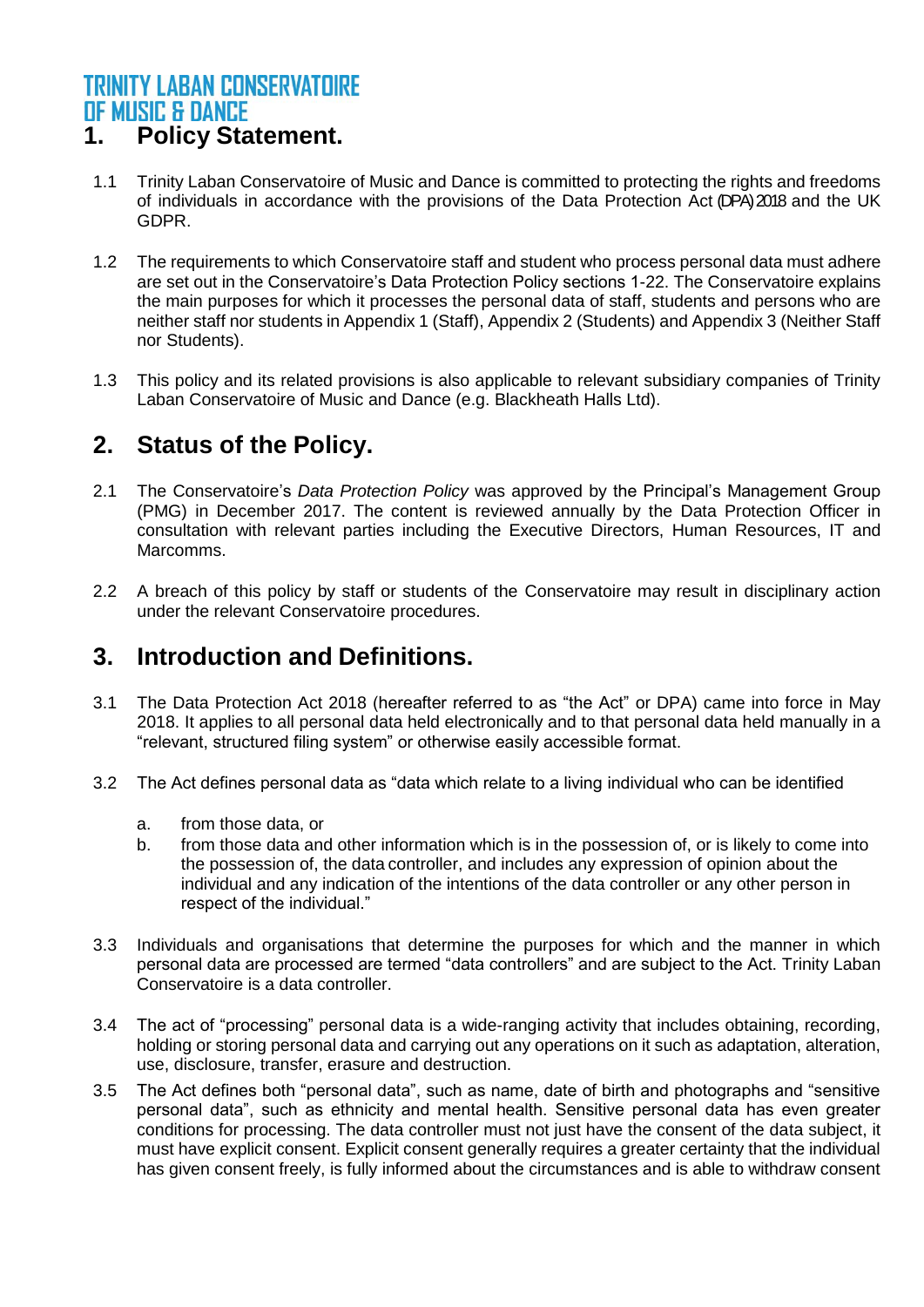if necessary. Unambiguous consent is best achieved by gaining written consent from the data subject, regardless of whether the data is personal data or sensitive personal data.

# <span id="page-2-0"></span>**4. The 8 Data Protection Principles.**

- 4.1 At the heart of the Act are the 8 Data Protection Principles. All Conservatoire staff and students who process personal data must comply with them. The Principles are as follows:
	- 1. Personal data shall be processed fairly and lawfully.
	- 2. Personal data shall be obtained only for one or more specified and lawful purposes, and shall not be further processed in any manner incompatible with that purpose or those purposes.
	- 3. Personal data shall be adequate, relevant and not excessive in relation to the purpose or purposes for which they are processed.
	- 4. Personal data shall be accurate and, where necessary, kept up to date.
	- 5. Personal data processed for any purpose or purposes shall not be kept for longer than is necessary for that purpose or those purposes.
	- 6. Personal data shall be processed in accordance with the rights of data subjects under this Act.
	- 7. Appropriate technical and organisational measures shall be taken against unauthorised or unlawful processing of personal data and against accidental loss or destruction of, or damage to, personal data.
	- 8. Personal data shall not be transferred to a country or territory outside the European Economic Area unless that country or territory ensures an adequate level of protection for the rights and freedoms of data subjects in relation to the processing of personal data.

#### *(Reproduced from the Data Protection Act 2018 © Crown Copyright 2018)*

- 4.2 Processors must have particular regard for the protection of sensitive personal data:
	- racial or ethnic origin.
	- political opinions.
	- religious beliefs or other beliefs of a similar nature.
	- trade union membership (within the meaning of the [1992 c. 52.] Trade Union and Labour Relations (Consolidation) Act 1992).
	- physical or mental health or condition.
	- sexual life.
	- the commission, or alleged commission, of any offence or any proceedings for any offence committed or alleged to have been committed, the disposal of such proceedings or the sentence of any court in such proceedings.
- 4.3 Under the UK GDPR, the data protection principles set out the main responsibilities for organisations. The principles are similar to those in the DPA, with added detail at certain points and a new accountability requirement. The UK GDPR does not have principles relating to individuals' rights or overseas transfers of personal data - these are specifically addressed in separate articles.
- 4.4 The most significant addition is the accountability principle. The UK GDPR requires Trinity Laban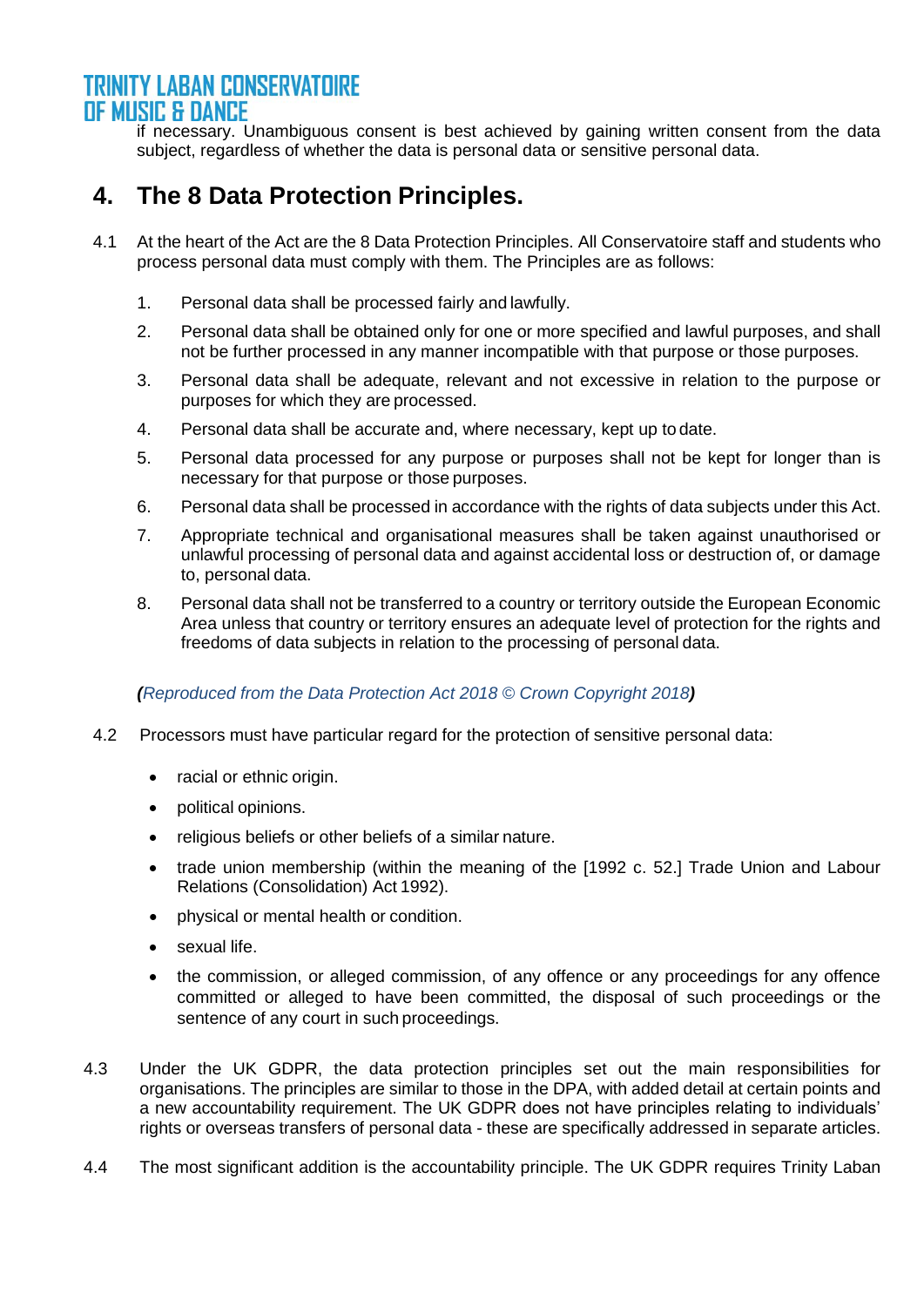to show how it complies with the principles – for example by documenting the decisions it takes about a processing activity.

- 4.5 **Article 5 of the UK GDPR** requires that personal data shall be:
	- a) *processed lawfully*, fairly and in a transparent manner in relation to individuals;
	- b) *collected for specified, explicit and legitimate purposes* and not further processed in a manner that is incompatible with those purposes; further processing for archiving purposes in the public interest, scientific or historical research purposes or statistical purposes shall not be considered to be incompatible with the initial purposes;
	- c) *adequate, relevant and limited to what is necessary* in relation to the purposes for which they are processed;
	- d) *accurate and, where necessary, kept up to date*; every reasonable step must be taken to ensure that personal data that are inaccurate, having regard to the purposes for which they are processed, are erased or rectified without delay;
	- e) *kept in a form which permits identification of data subjects for no longer than is necessary for the purposes for which the personal data are processed*; personal data may be stored for longer periods insofar as the personal data will be processed solely for archiving purposes in the public interest, scientific or historical research purposes or statistical purposes subject to implementation of the appropriate technical and organisational measures required by the UK GDPR in order to safeguard the rights and freedoms of individuals;
	- f) *processed in a manner that ensures appropriate security of the personal data*, including protection against unauthorised or unlawful processing and against accidental loss, destruction or damage, using appropriate technical or organisational measures.
	- g) Article 5(2) requires that:
	- h) "the controller shall be responsible for, and be able to demonstrate, compliance with the principles."

# <span id="page-3-0"></span>**5. Role of the Conservatoire Data Protection Officer.**

- 5.1 The Conservatoire will ensure that it always has a nominated Data Protection Officer (DPO) who is the Director of Operations and Business Enterprise.
- 5.2 The Principal has delegated responsibility to the Data Protection Officer to co-ordinate corporate data protection compliance across the Conservatoire.
- 5.3 The Data Protection Officer should be the first point of contact for:
	- Queries regarding the Conservatoire's data protectionresponsibilities.
	- Advice to Conservatoire staff regarding data protection compliance.
	- Subject access requests.
	- Liaison with the Information Commissioner's Office (ICO), including preparation and submission of the Conservatoire's annual data protection notification.

# <span id="page-3-1"></span>**6. Responsibilities of Staff.**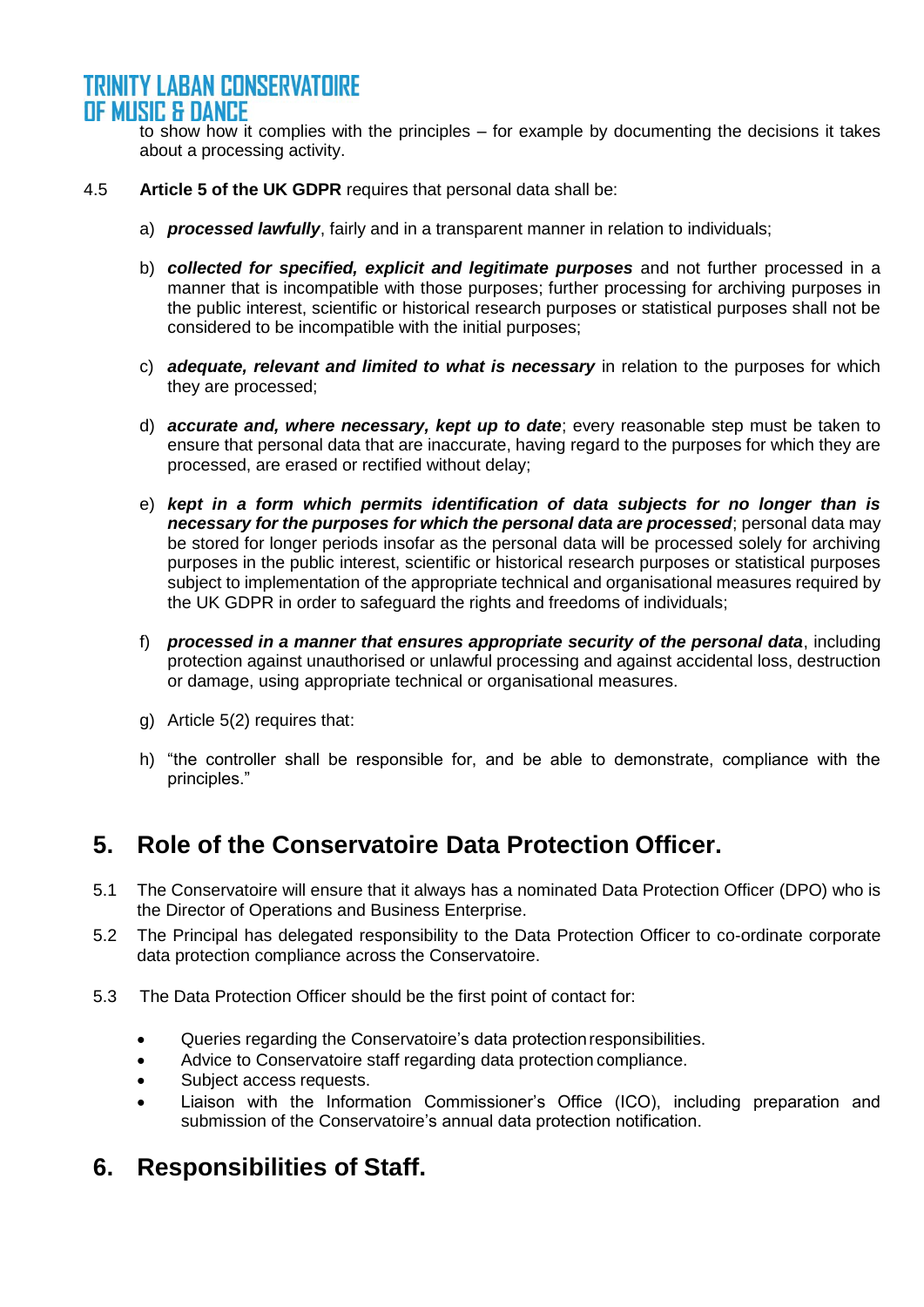6.1 Staff are required to:

- Abide by the Conservatoire *Data Protection Policy*.
- Abide by the Conservatoire *Policy on the Management of Information Off- Campus*.
- Abide by the *Code of Conduct for Handling Personal Data Using Information Technology Systems* within the I.T. Regulations.
- Allow the Conservatoire to process their personal data as outlined in the *Statement on the Processing of Staff Personal Data* in **Appendix 1**.
- 6.2 All members of staff are responsible for ensuring that they adhere to the Act in the course of their employment. Staff are also responsible for ensuring that the personal data the Conservatoire holds about them is accurate and up-to-date by informing the Conservatoire of any changes or errors immediately.
- 6.3 Staff who process personal data in connection with their Trinity Laban Conservatoire employment are permitted to do so under the Conservatoire's notification to the ICO.
- 6.4 Heads of academic departments, faculties and support departments are responsible for ensuring that their respective departments and faculties comply with the Conservatoire's data protection policy and procedures and shall actively promote compliance to their staff. Heads of departments and Faculties are also responsible for ensuring that they nominate a departmental or college representative who will undertake specialist data protection training provided by the Conservatoire and work with Governance and Executive Support to respond to subject access requests. All staff who process personal data and/or line manage staff who process personal data will be required to undertake general staff training provided by theConservatoire.
- 6.5 Further information to help staff comply with the Data Protection Act 2018 can be found via the sources referenced in Section 22 of this policy.

# <span id="page-4-0"></span>**7. Responsibilities of Students.**

- 7.1 Students agree to abide by the Conservatoire's current data protection policy each year when they enroll.
- 7.2 Students are required to:
	- Abide by the Conservatoire *Data Protection Policy*.
	- Abide by the Conservatoire *Policy on the Management of Information Off- Campus*.
	- Abide by the *Code of Conduct for Handling Personal Data Using Information Technology Systems* within the I.T. Regulations.
	- Allow the Conservatoire to process their personal data as outlined in the *Statement on the Processing of Student Personal Data* in **Appendix 2**.
- 7.3 All students are responsible for ensuring that they adhere to the Act. They are also responsible for ensuring that the personal data the Conservatoire holds about them is accurate and up-to-date by informing the Conservatoire of any changes or errors immediately.
- 7.4 Students who process personal data in connection with their Trinity Laban course of study or extracurricular, social or other activities undertaken as a Trinity Laban student or acting as a representative of the student body within their Faculty or department, are permitted to do so under the Conservatoire's notification to the ICO.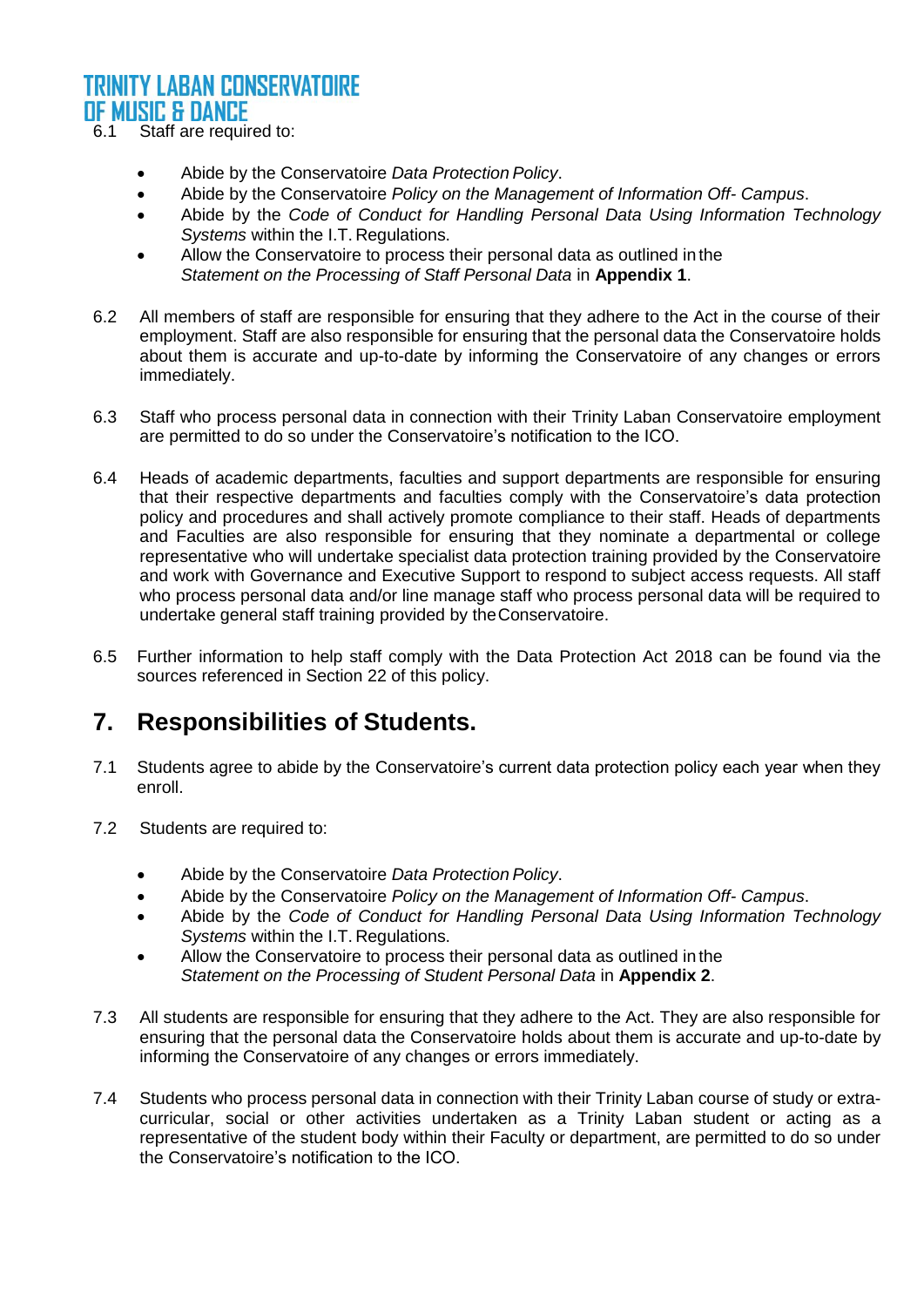- 7.5 The processing of personal data by Trinity Laban Student Union is permitted under the Conservatoire's notification to the Information Commissioner's Office (see section 10).
- 7.6 Further information to help students comply with the Data Protection Act 2018 can be found via the sources referenced in section 22 of this policy.

# <span id="page-5-0"></span>**8. Use of Personal Data by Contractors and Consultants.**

Where a third party such as a consultant or contractor undertakes work on behalf of the Conservatoire which involves the processing of personal data, the Conservatoire remains the data controller of that data. The Conservatoire's procurement processes set out requirements for data protection compliance by consultants or contractors processing personal data on behalf of the Conservatoire.

# <span id="page-5-1"></span>**9. Training.**

The Conservatoire will provide specialist data protection training to a representative of each department, as nominated by each Head of department. The Conservatoire will also make general data protection awareness training and information available to all staff.

Basic Data Protection training is provided via Trinity Laban's online virtual college platform to all new staff as part of their induction.

# <span id="page-5-2"></span>**10. Notification to the Information Commissioner's Office.**

- 10.1 The Conservatoire will annually notify the Information Commissioner's Office (ICO) of its personal data processing activities. The notification process includes informing the ICO of the following:
	- The purposes for which the Conservatoire processes personal data.
	- The types of individuals (or "data subjects") to whom this personal data relates.
	- The types of data (or "data classes") processed.
	- The individuals or organisations to who this personal data is disclosed, or intended to be disclosed.
	- The countries or territories outside of the European Economic Area, if any, to which personal data is transferred, or intended to be transferred.
- 10.2 The Conservatoire's current notification can be viewed on the website of the **ICO.**
- 10.3 The Data Protection Officer will undertake an annual data protection audit to ensure that the Conservatoire's notification remains up-to-date.
- 10.4 Staff and students must only process personal data for the purposes listed within the Conservatoire's current notification. Staff or students who wish to process personal data for any other purpose must discuss their proposal with the Data Protection Officer before they begin so that, if appropriate, the Conservatoire's notification can first be amended appropriately. Processing undertaken outside of the Conservatoire's notification is unlawful.

# <span id="page-5-3"></span>**11. Transfer of Data to Third Parties.**

11.1 Personal data must not be disclosed to any third party (including family members and the police) except in the following circumstances: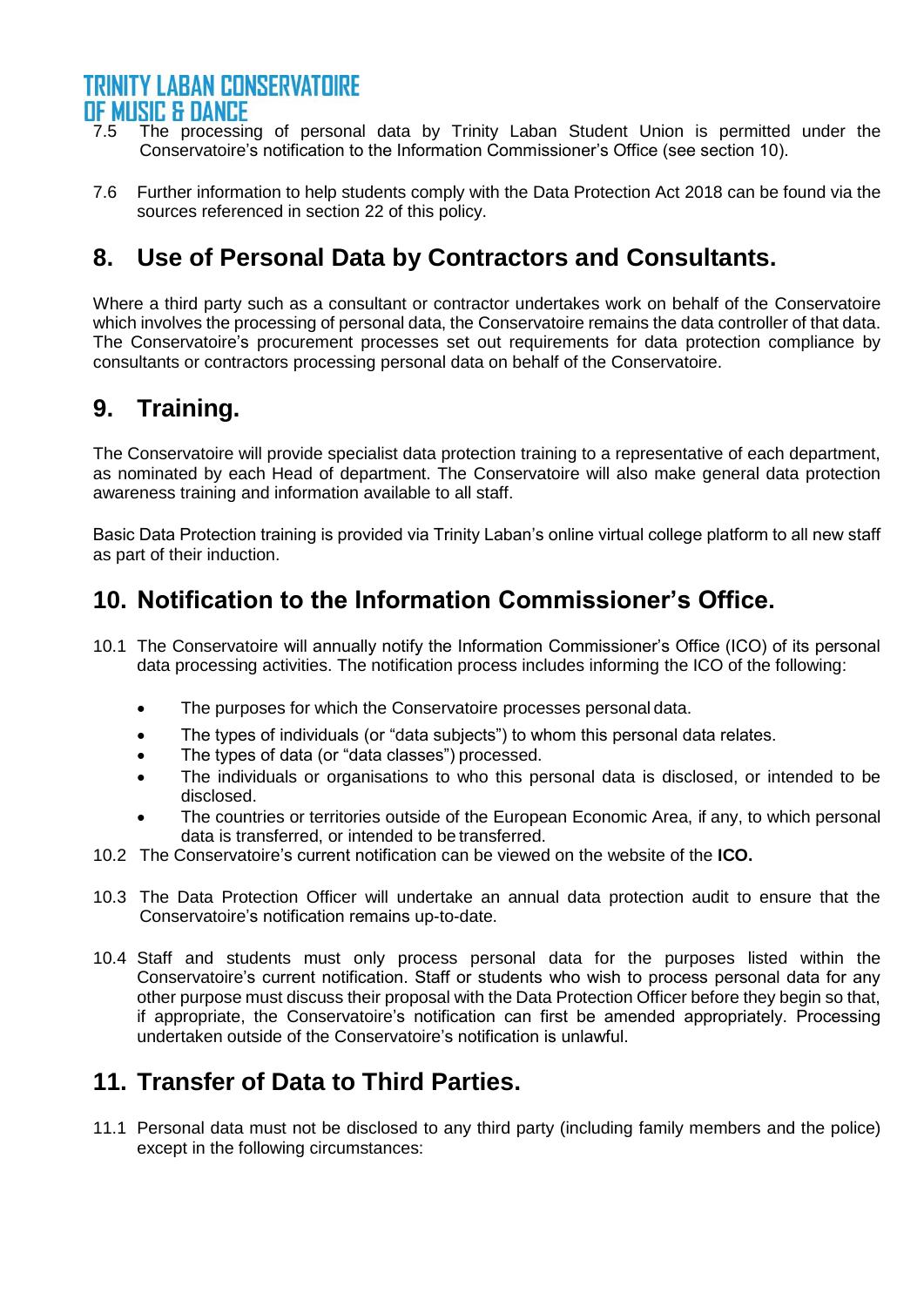- The data subject has given consent. This is unambiguously achieved by gaining written consent.
- It is necessary to protect the vital interests of the data subject.
- It is necessary to prevent serious harm to a third party.
- It is required to safeguard national security.
- It is necessary for the prevention or detection of crime, the apprehension or prosecution of offenders, or the assessment or collection of any tax or duty.
- It is necessary for the discharge of regulatory functions including securing the health, safety and welfare of persons at work.
- It is to be used for research purposes, subject to the requirements outlined below in section 14.
- It is available to the public anyway by law.
- It is necessary to establish, exercise or defend legal rights.
- It has been published.
- 11.2 The Conservatoire has legal and statutory responsibility to disclose personal data to some third parties (see Appendices).

# <span id="page-6-0"></span>**12. Security of Personal Data and Security Breaches**

- 12.1 The UK GDPR imposes a new statutory obligation on data processors to implement appropriate security measures to protect the personal data made available to them by organisations and individuals. In addition, data processors have an express obligation to notify the Conservatoire, organisation and/or individual of security incidents "without undue delay"
- 12.2 The Conservatoire corporately, and its staff and students individually, are responsible for ensuring that the Seventh Data Protection Principle is upheld (Appropriate technical and organisational measures shall be taken against unauthorised or unlawful processing of personal data and against accidental loss or destruction of, or damage to, personal data).
- 12.3 Staff and students must ensure that they employ safeguards for personal data proportional to the risks presented in their processing activities.
- 12.4 Trinity Laban must notify the ICO of a security incident (unless a low risk incident or one not involving personal data) **within 72 hours of becoming aware of it** "where feasible". Individuals must also be notified where the occurrence of the incident could cause high risk to their privacy rights/serious harm.
- 12.5 Any staff or students who discover a potential or actual security breach must immediately inform the Conservatoire's Data Protection Officer and, if appropriate, the Conservatoire's Head of IT. For example, anyone who finds a discarded memory stick holding unencrypted personal data should report the find immediately to both officers.
- 12.6 Conservatoire staff and students must not take personal data off-campus unless absolutely necessary and with the permission of their head of department. Staff and students who must take personal data off-campus must abide by the Conservatoire's *Policy on Off-Campus Data Protection* and any related technical policies or procedures produced by IT Department.

# <span id="page-6-1"></span>**13. Summatively Assessed Work.**

13.1 The Conservatoire will provide copies of examiners'/markers' comments regarding performance in examinations or other summatively assessed work, if so requested by a student. Where a request is made prior to the announcement of results, the information will be provided within 5 months of the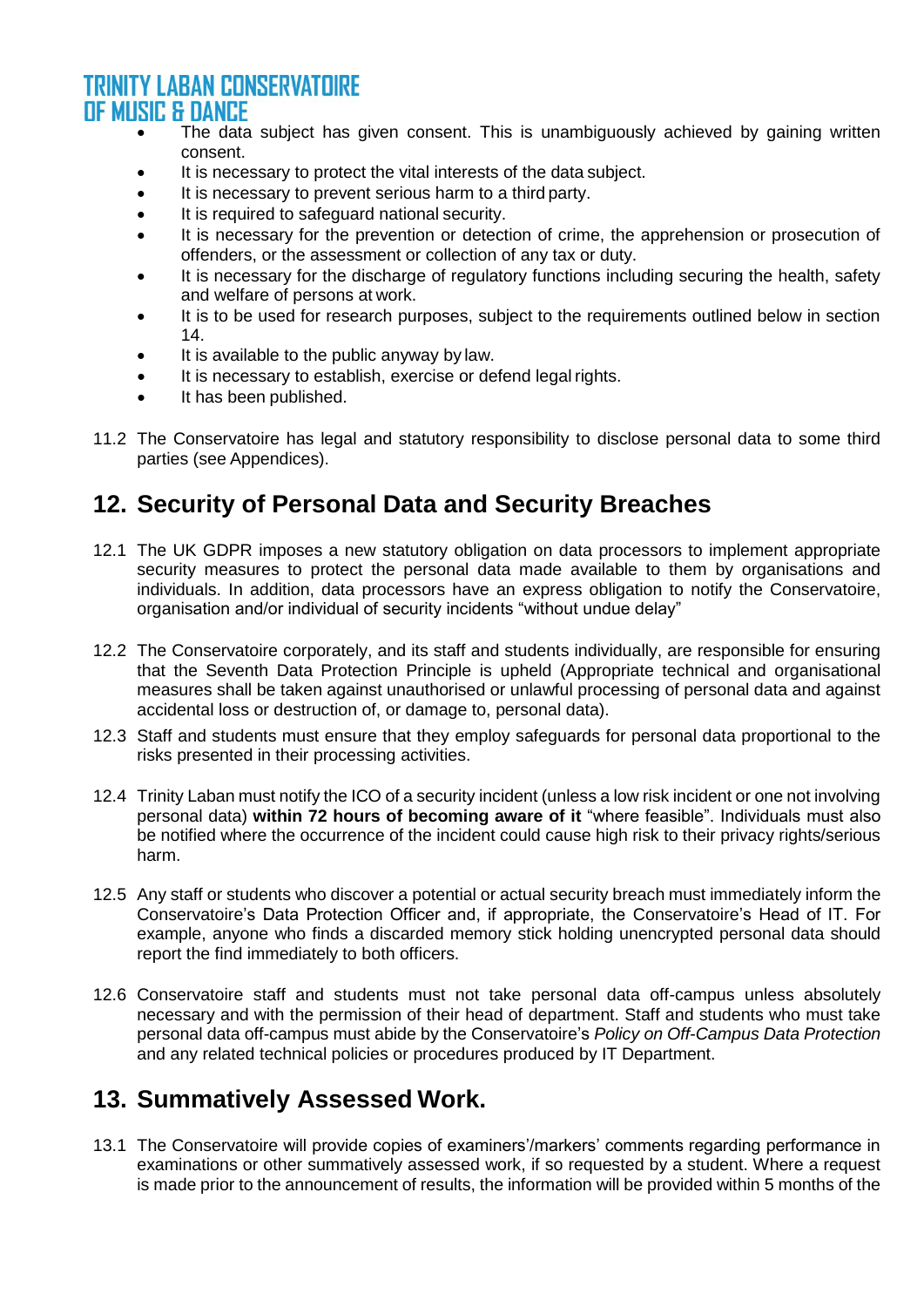request or 40 days from the announcement of results, whichever is the earlier.

13.2 Such requests should be addressed to the Registrar and/or Data Protection Officer. Further guidance on the disclosure of marks and feedback to students is available from the Registrar.

# <span id="page-7-0"></span>**14. Re-use of Personal Data.**

- 14.1 Staff and students are made aware in the Conservatoire's *Statement on the Processing of Staff Personal Data* (Appendix 1) and *Statement on the Processing of Student Personal Data (*Appendix 2) that the Conservatoire may process their personal data (not including sensitive personal data) for academic research purposes (i.e. where there is only benefit to the researcher alone or the researcher and Conservatoire combined) on the basis that the results of that research will not lead to decision-making about an individual or groups of individuals. Where a researcher wishes to use sensitive personal data, such as ethnicity or health, explicit consent must be sought beforehand from the individuals concerned. The research results may be published or shared with a third party as long as no individual can be identified bythem.
- 14.2 Where academic researchers staff or students wish to process any personal data, they must carefully consider the data protection implications of the use of personal data in research before undertaking the research. Where a student wishes to process personal data, the supervisor must ensure that the Conservatoire's data protection obligations can be met before the student's choice of research subject is approved. Wherever possible, researchers should use anonymised data in order to safeguard individual privacy, although anonymous data remains personal data (and subject to the Act) if it can be linked to an identifiable individual using any other data held by the Conservatoire or likely to come into its possession. Researchers and supervisors must ensure that they are familiar with the Data Protection Principles. The Conservatoire's Data Protection Officer should be consulted where further advice is required.
- 14.3 Where personal data is processed, research staff and students must adhere to the personal data processing requirements set out in this policy.
- 14.4 Personal data collected by the Conservatoire for another purpose may be processed by staff for research purposes by means of the exemption under section 33 of the Data Protection Act 2018 (Research, history and statistics) where there is a clear and purely administrative benefit to Trinity Laban (such as analysing student admissions statistics in order to assess whether a diversity policy has been successful), subject to the following conditions:
	- That the data are not processed to support measures or decisions with respect to particular individuals.
	- That the processing neither causes nor is likely to cause substantial damage or substantial distress to any data subject.
- 14.5 The research results may be published or shared with a third party as long as no individual can be identified by them.
- 14.6 For personal data processed under section 33 of the Data Protection Act 2018:
	- It may be kept indefinitely.
	- Where the research results do not identify individuals, individuals have no right of access to the personal data that was processed.

# <span id="page-7-1"></span>**15. Confidential References.**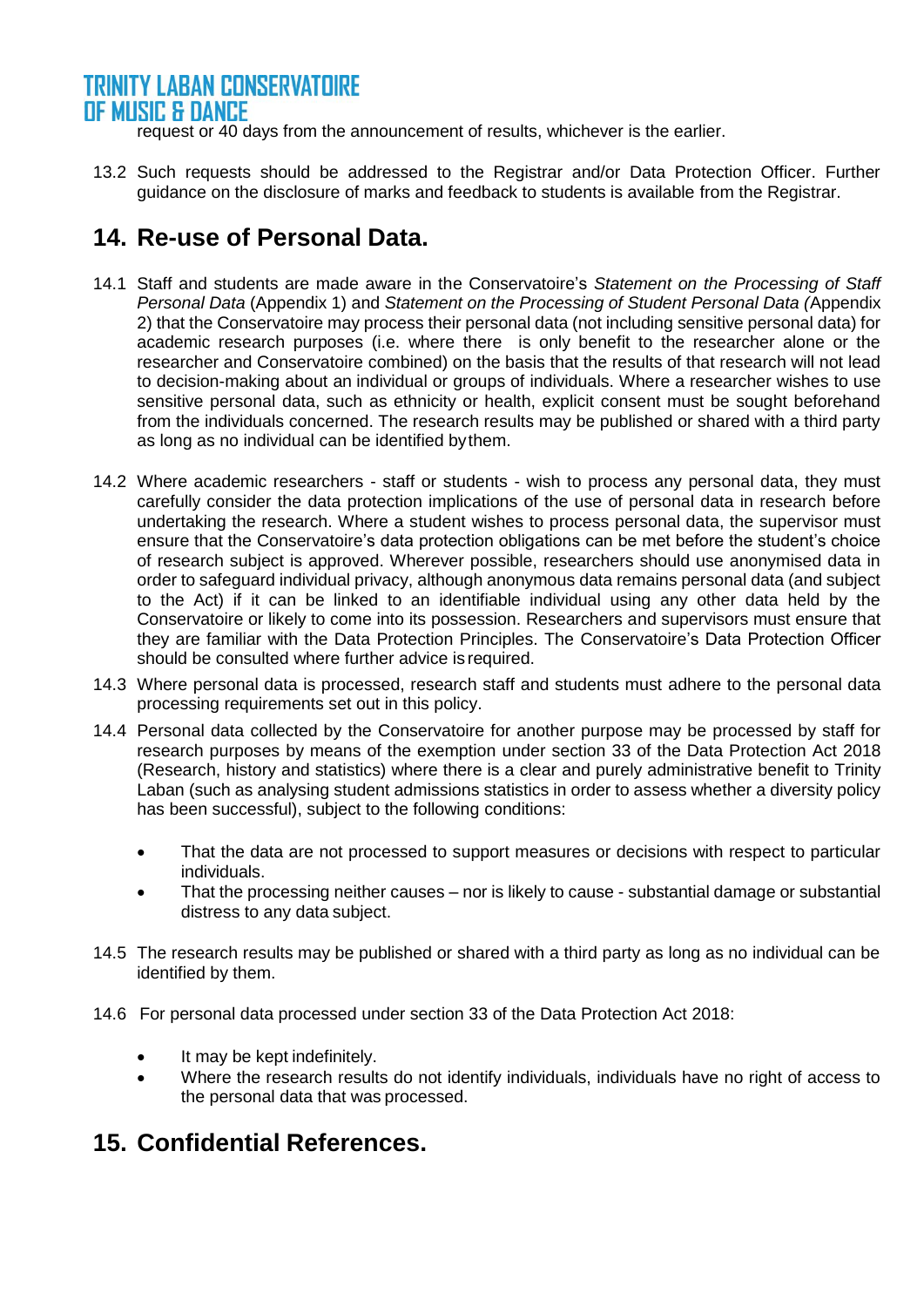- 15.1 Copies of confidential references about staff or students **written by Conservatoire employees** and relating to education, training or employment will not be provided in response to subject access requests, as provision of copies of such references are exempted under the Data Protection Act 2018.
- 15.2 Confidential references about staff or students **written by third parties**, received by the Conservatoire and relating to education, training or employment are not exempted. The Conservatoire will make reasonable attempts to gain consent from referees prior to release. If consent cannot or will not be given, the Conservatoire's Data Protection Officer will permit release if satisfied that to do so would not prejudice or harm the interests of the referee.

# <span id="page-8-0"></span>**16. Transfers of Personal Data to non-EEA Countries and Territories.**

- 16.1 The Conservatoire will not release personal data to any country or territory outside of the European Economic Area (EEA) unless that country or territory ensures an adequate level of protection to data subjects, except where the transfer of staff or student personal data to institutions outside of the EEA for the purpose of study, employment or placement is required (see Appendices 2 (staff) and 3 (students)).
- 16.2 Staff and students must not transfer data outside of the EEA before contacting the Data Protection Officer to establish whether adequate national data protection laws exist or adequate organisational policies or agreements have been put in place.

# <span id="page-8-1"></span>**17. Electronic Records and the Internet.**

- 17.1 Unrestricted internet publishing of personal data makes that personal data available outside of the EEA in contravention of the Data Protection Act 2018. Such publishing is only permissible either:
	- Where the data subject has given consent. This is unambiguously achieved by gaining written consent.
	- Where the personal data is already publicly available in another form. In this case it is best practice to inform the data subject of the intention to web publish.
- 17.2 Guidance on internet publishing of committee minutes, papers and agendas, which may contain personal data is available from the Secretary and Clerk to the Board.

# <span id="page-8-2"></span>**18. Collection and Processing of Sensitive Personal Data of Students.**

- 18.1 The Data Protection Act 2018 defines certain personal data as "sensitive personal data". This includes ethnicity and physical or mental health. The Conservatoire holds such data, for instance, for equal opportunities monitoring and for the provision of student support services to individuals.
- 18.2 The Conservatoire's policies on the collection and processing of sensitive personal data of students are available within documents produced by the Academic Office, such as the Conservatoire's Privacy Statement (Student Services Dep't).

# <span id="page-8-3"></span>**19. The Right to Access Personal Data.**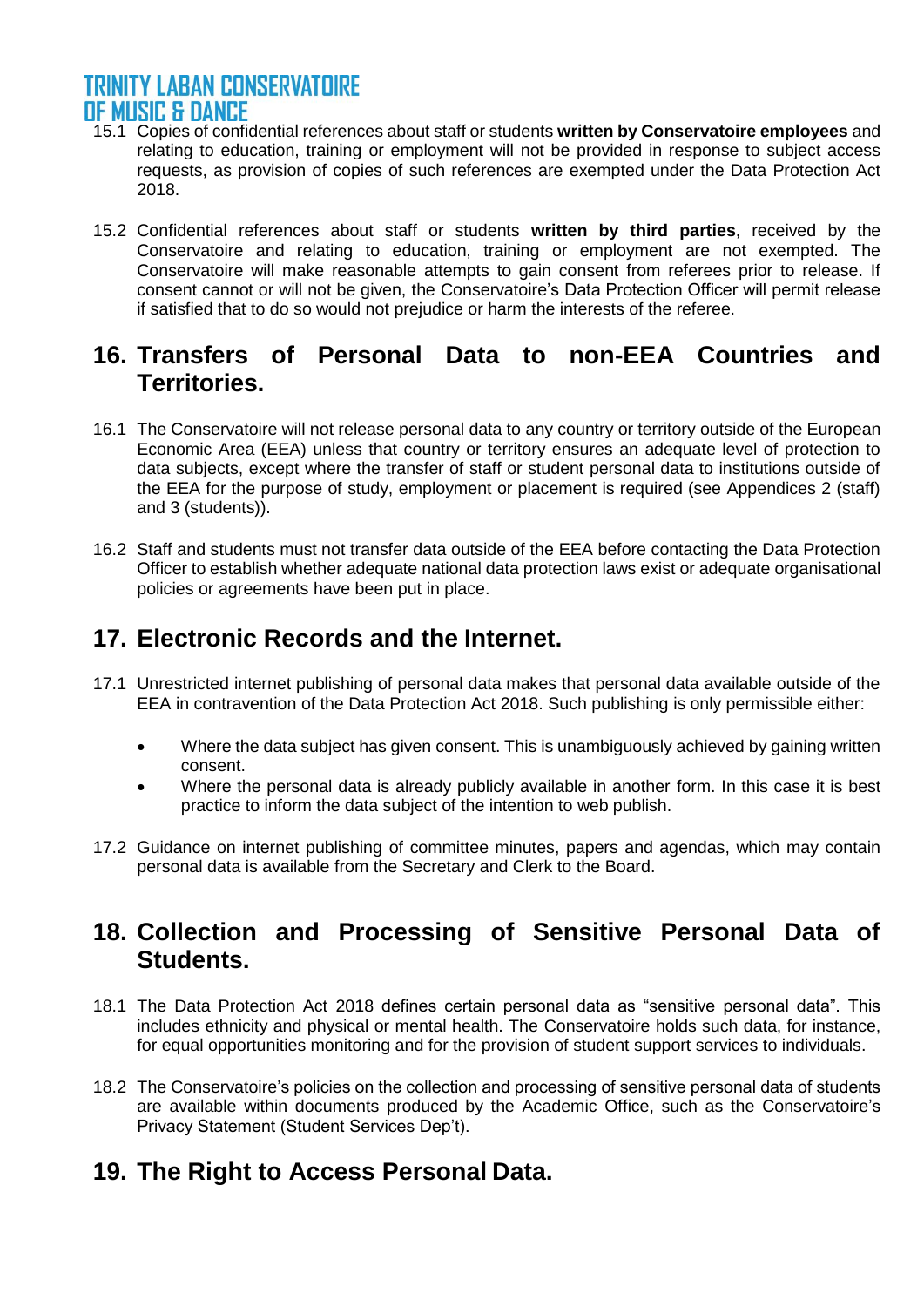- 19.1 The Conservatoire recognises that under the Data Protection Act 2018 any data subject (including a member of staff or a student) has a right to request access to his/her personal data. Such a request is known as a "subject access request".
- 19.2 All subject access requests should be addressed to the Conservatoire Data Protection Officer. Any other staff who receive such a request must immediately forward it to the Data Protection Officer.
- 19.3 The Conservatoire will not charge an administration fee per subject access request. The Conservatoire will not process a request until it is in receipt of the request in writing, proof of identity. Once the Conservatoire has received these, the **one month** response time will begin. The clock will stop if the Conservatoire contacts the data subject to request additional information in order to process the request. The clock will start again once that additional information is received. If the request is a complex one then the Conservatoire may request a further two months in which to respond fully.

# <span id="page-9-0"></span>**20. The Right to Request that Personal Data are not Processed.**

20.1 The Conservatoire recognises that under the Data Protection Act 2018 an individual can request that his/her personal data is not processed for one or more purposes by a data controller. Trinity Laban Conservatoire is a data controller. However, in some cases, the Conservatoire may decline such a request. The Conservatoire asserts that individuals should be aware that in exercising this right they may disadvantage themselves or, in extreme cases, may be unable to begin/continue their studies or employment with the Conservatoire.

# <span id="page-9-1"></span>**21. Retention and Disposal of Records containing Personal Data.**

- 21.1 Staff and students must only retain personal data for the length of time they are required for the specific purpose they were collected.
- 21.2 Staff and students must consult the Conservatoire Records Retention Schedule (available on the Intranet) for guidance on the length of time records should be retained and then, when expired, whether to archive or destroy them.
- 21.3 The Conservatoire will normally transfer core details of staff and students to the Conservatoire Archive for permanent preservation as a historical record.
- 21.4 Staff and students must ensure that the destruction of personal data is carried out confidentially and completely. Where multiple copies of the data exist, all paper and electronic copies must be destroyed. Where personal data is recorded in paper form, the paper must be securely shredded or incinerated.

# <span id="page-9-2"></span>**22. Further Information.**

- 22.1 Further information can be found on the Conservatoire's Data Protection webpages and on the [ICO](http://www.ico.gov.uk/) website.
- 22.2 Specific queries about Data Protection and requests for copies of this policy in alternative format should be emailed to [DataProtection@trinitylaban.ac.uk](mailto:DataProtection@trinitylaban.ac.uk) or posted to:

Director of Strategy and Business Operations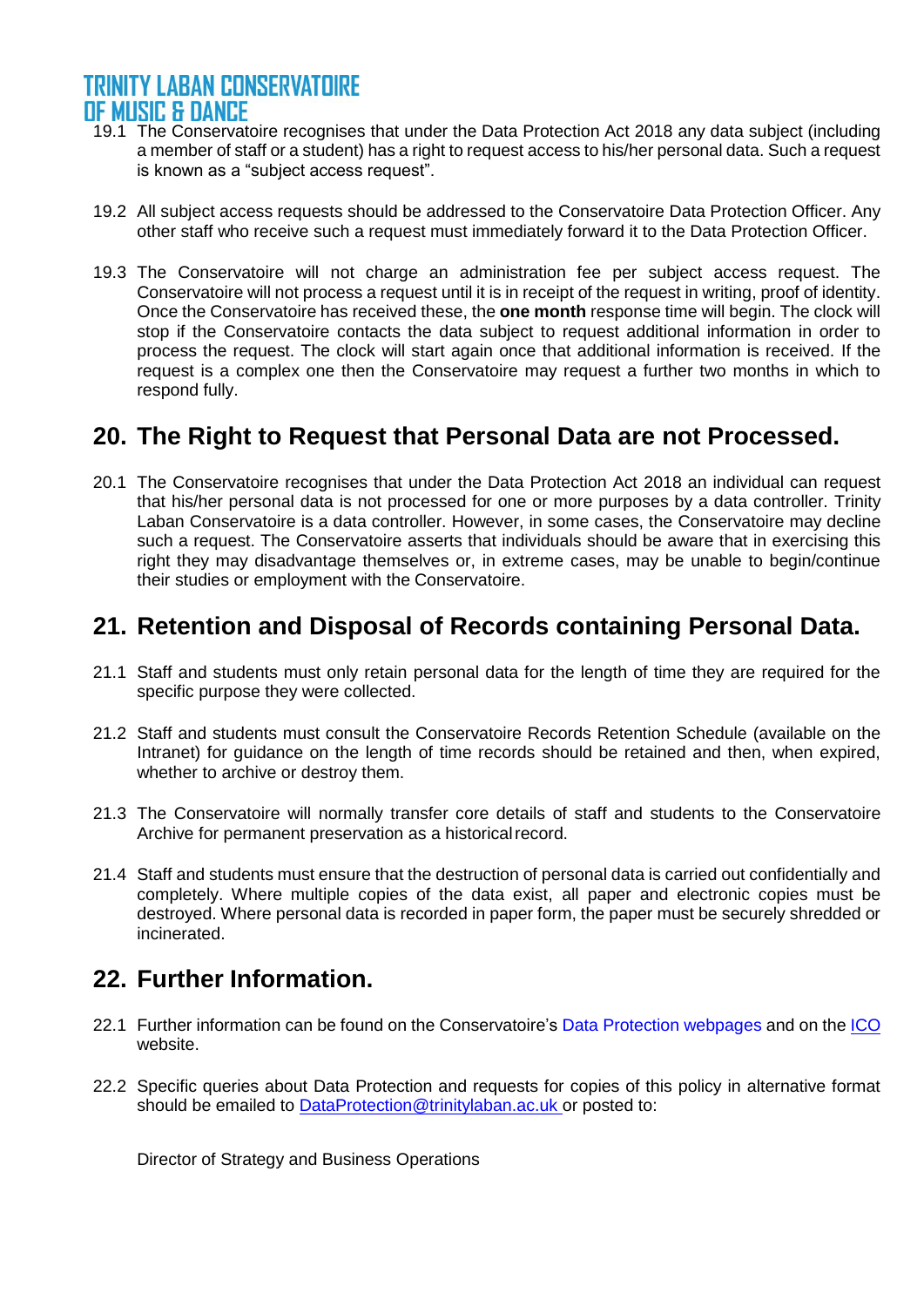# **TRINITY LABAN CONSERVATOIRE**

**OF MUSIC & DANCE**<br>Trinity Laban Conservatoire of Music and Dance King Charles Court Old Royal Naval College Greenwich LONDON SE10 9JF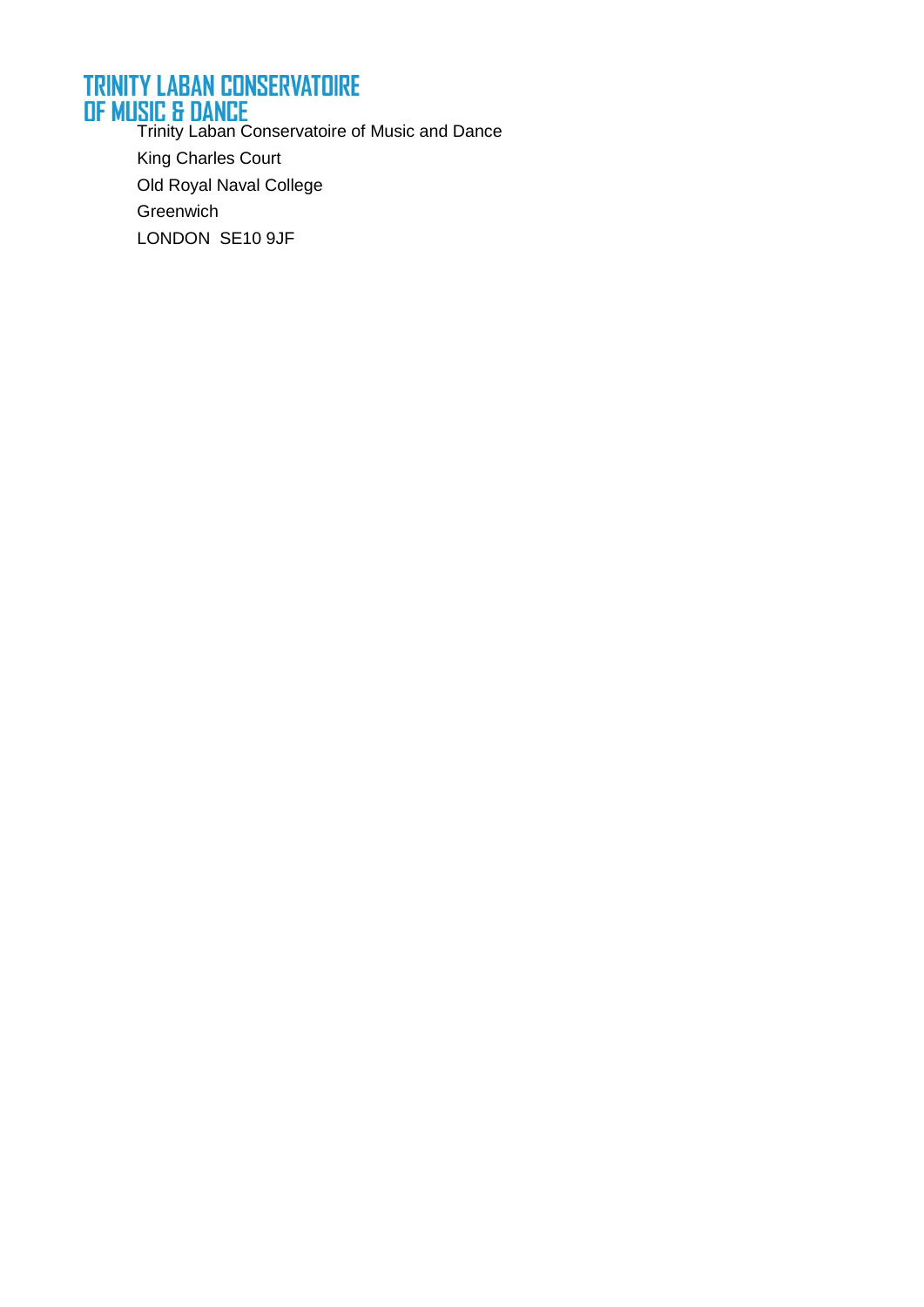#### **TRINITY LABAN CONSERVATOIRE OF MUSIC & DANCE Appendix 1:**

# **Statement on the Processing of Staff Personal Data.**

Trinity Laban Conservatoire of Music and Dance processes the personal data of staff in line with its notification to the Information Commissioner's Office (ICO). The main contents of this notification that are relevant to staff are summarised and explained below.

### **1. Introduction.**

Trinity Laban processes personal data about staff for various administrative purposes. Personal data are processed under the Data Protection Act 2018, which requires the Conservatoire to ensure that personal data are:

- Processed fairly and lawfully and only if certain conditions are met.
- Obtained only for specified and lawful purposes.
- Adequate, relevant and not excessive.
- Accurate and, where necessary, kept up to date.
- Kept no longer than necessary.
- Processed in accordance with the rights of the individual.
- Kept secure.
- Only transferred outside of the EEA where adequate protection exists.

The following are examples of how a member of staff's personal data may be used:

- Providing facilities, such as the IT service and Library service.
- Managing Human Resources processes such as recruitment and promotion.
- Managing the absence control policy.
- Monitoring equal opportunities.
- Preventing and detecting crime, such as using CCTV or attaching photos to ID cards.
- Maintaining contact with past employees.
- Fundraising and marketing.
- Making external/statutory returns, such as to the Higher Education Statistics Agency (HESA).

Personal data are normally initially provided to the Conservatoire by a member of staff on a job application form. The Conservatoire will add further data during the course of employment in line with the business purposes specified in its data protection notification (see section 10). After employment ends, staff records are retained and disposed of in line with the Conservatoire's Records Retention Schedule. The personal data of unsuccessful job applicants are also retained and disposed of in line with the Conservatoire's Records Retention Schedule.

#### **2. Sensitive Personal Data.**

The Data Protection Act 2018 defines certain personal data as "sensitive personal data". This includes ethnicity and physical or mental health. The Conservatoire holds such data, for instance, for equal opportunities monitoring and for the provision of occupational health services to individuals.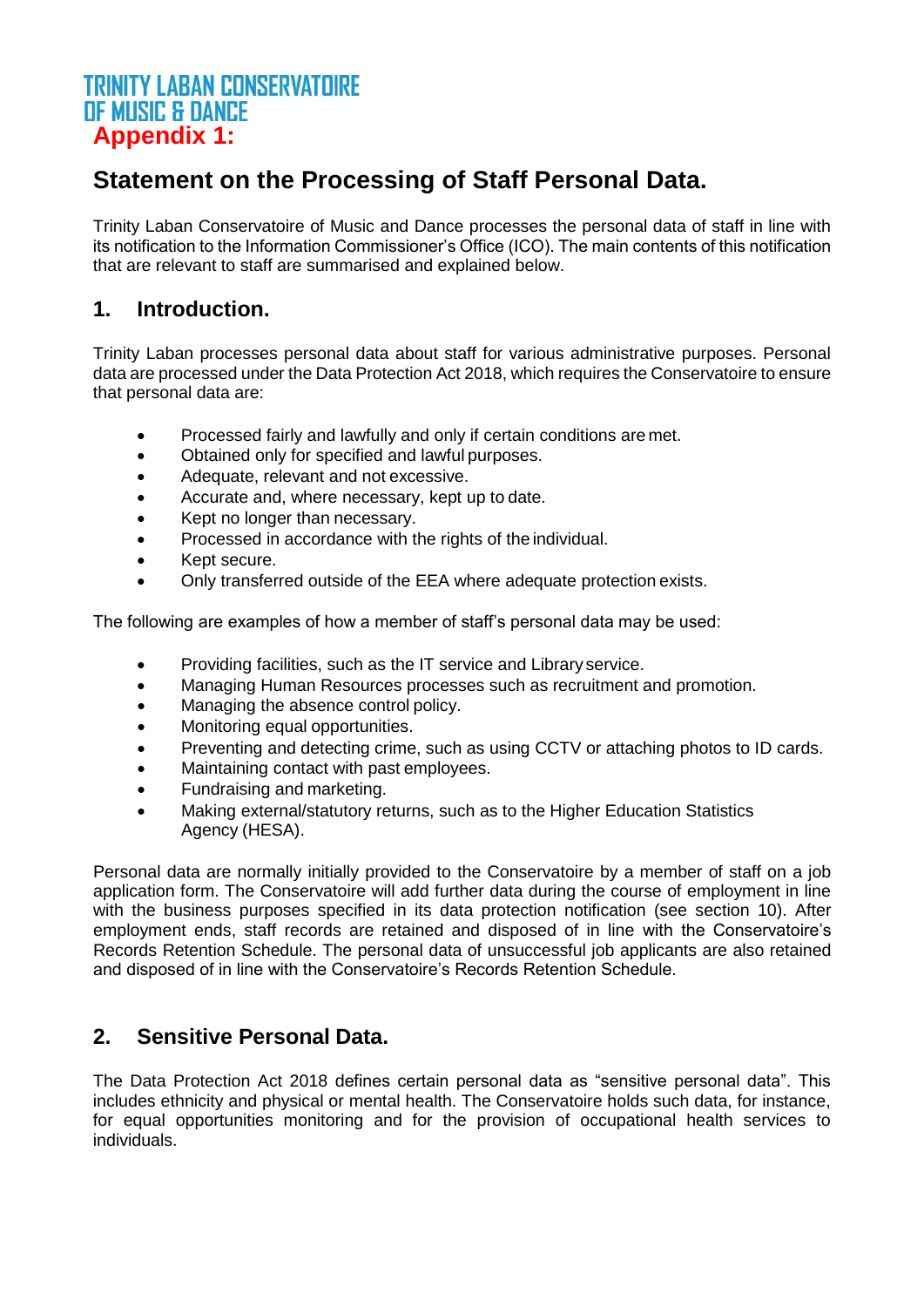#### **3. Health Information.**

Information on a member of staff's health may be required as a condition of employment. The Conservatoire may also, in exceptional circumstances, contact third parties, such as medical professionals or next of kin, concerning the health of a member of staff when it believes it is reasonable and/or in the best interests of the member of staff to do so. The Conservatoire will attempt to gain the prior consent from the member of staff but where consent cannot or will not be given it may act without consent. The Director of Strategy and Business Operations should be consulted before any contact is made with third parties.

Personal data is also shared as necessary across the Conservatoire with respect to the absence monitoring system.

#### **4. Published Personal Data.**

Registration with Information Technology Department (IT) means that a member of staff's name, department/section, job title, email address and telephone number will appear in the Conservatoire's electronic email and telephone directory which can be viewed on the World Wide Web. In exceptional circumstances individuals can opt-out of the directory (in full or in part, such as declining contact details), either at the point of first registering with IT when completing an IT Registration form, or later by contacting the Conservatoire's Data Protection Officer who will inform IT. Members of staff also have their name and academic qualifications published in the Trinity Laban Prospectus and may have their name, academic qualifications and contact details published in external academic-related publications.

#### **5. Study, Employment and Placements at another Organisation.**

Where a member of staff's employment with the Conservatoire requires study, employment or a placement at another organisation it will be necessary for the Conservatoire to transfer personal data to the external Conservatoire or employer, whether this is within the UK or abroad. Staff should be aware that some countries outside of the EEA may have lower standards for the protection of personal data that those within the EEA.

#### **6. Visual Images.**

Each member of staff is required to provide a digital image of themselves to IT for reproduction on their Trinity Laban ID card, which will be used for the purpose of identification.

The Conservatoire may commission photography on campus or at specific events, such as award ceremonies, for use in its promotional material. Staff may appear on the resulting images, which may be published.

#### **7. IT Facilities.**

The Conservatoire routinely logs information about use of IT facilities for statistical purposes and to ensure effective systems operations. The Conservatoire may also monitor electronic communications to ensure that they are being used in accordance with the Conservatoire's *Acceptable Use Policy* and related regulations for the use of Trinity Laban IT Facilities *and*, specifically, to prevent or detect crime. All activities comply with the Data Protection Act 2018 and the Regulations of Investigatory Powers Act 2000.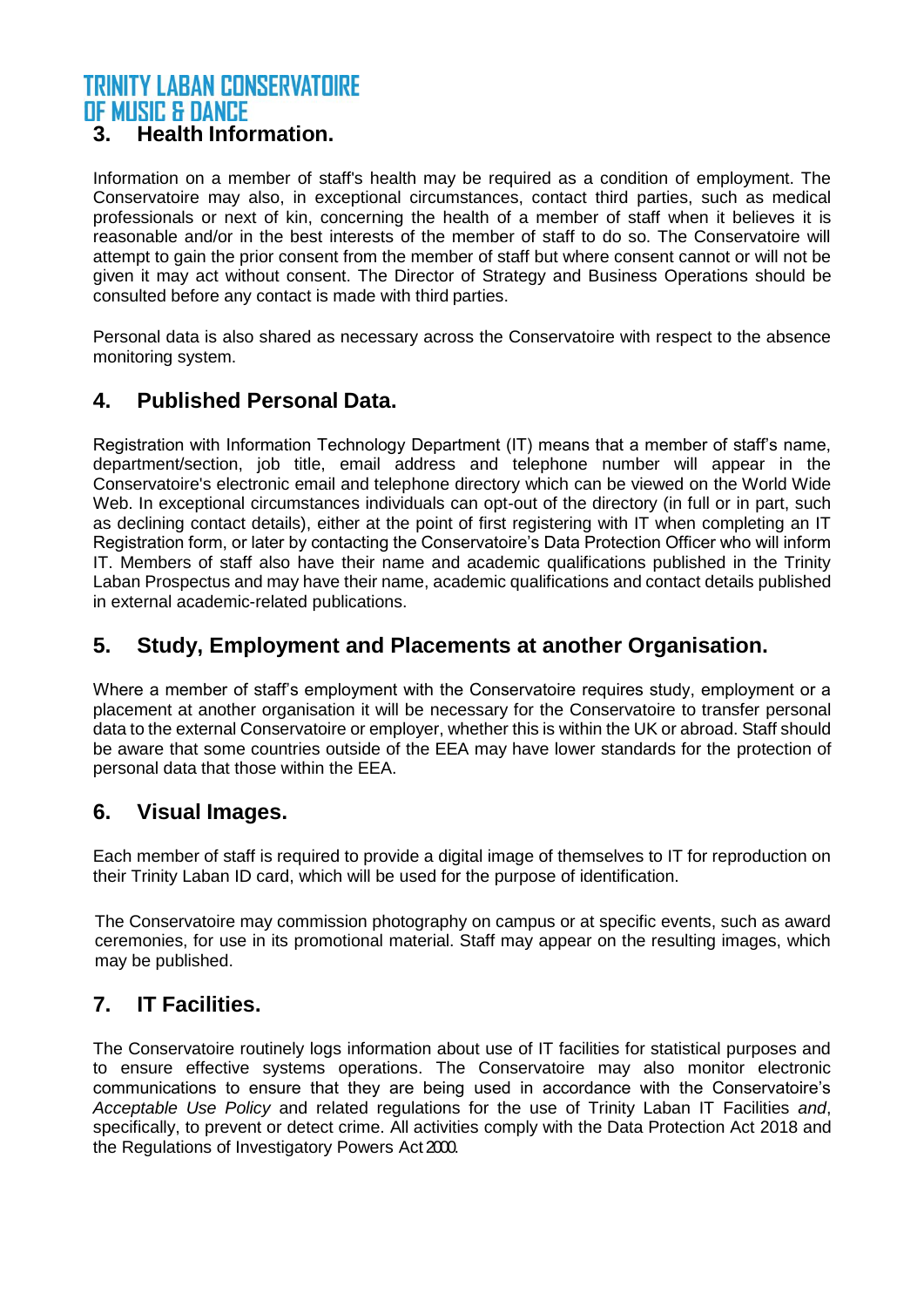#### **8. Criminal Convictions and Disclosure and Barring Service (DBS) Checks.**

The Conservatoire is required to obtain information about past criminal convictions as a condition of employment for certain posts. The Conservatoire also undertakes DBS checks on those staff who work with young and/or vulnerable people.

#### **9. Re-use of Personal Data.**

Staff personal data (not including sensitive personal data) may be processed for academic research purposes (i.e. where there is only benefit to the researcher alone or the researcher and Conservatoire combined) on the basis that the results of the research will not lead to decisionmaking about an individual or groups of individuals. Where a researcher wishes to use sensitive personal data, such as ethnicity or health, explicit consent will be sought beforehand from the individuals concerned.

#### **10. Disclosures to Third Parties.**

The Conservatoire may need to disclose the personal data of members of staff to organisations contracted to work on its behalf, which could include its pension providers, insurers or legal consultants. The Conservatoire may also disclose data to auditors undertaking investigations, selected individuals acting on behalf of the Conservatoire such as alumni organising alumni events, external organisations undertaking market research or academic researchers provided no personal data is published. In certain circumstances the Conservatoire passes the personal data of staff debtors to an external debt collection agency if the Conservatoire has been unable to recover the debt by normal internal financial or HR processes.

The Conservatoire has a statutory requirement to disclose staff personal data to the Higher Education Funding Council for England (HEFCE) and the Higher Education Statistics Agency (HESA) and/or their nominees/successors. The Conservatoire may also disclose personal data to HEFCE and its partner bodies during the Research Excellence Framework (REF).

#### **10.1. Further Information about Disclosures to HESA.**

Every year, the Conservatoire sends some staff personal data to HESA. The data is sent in coded form and staff names are not given. For each anonymous individual, a HESA record is created. The HESA staff record is used for three broad purposes:

#### **Statutory functions.**

The HESA record is used by the organisations listed below, or agents acting on their behalf, to carry out their public functions connected with education in the UK:

- Department for Business, Innovation, and Skills.
- Welsh Assembly Government.
- Scottish Government.
- Department for Employment and Learning, Northern Ireland.
- Higher Education Funding Council for England.
- Higher Education Funding Council for Wales.
- Scottish Further and Higher Education Funding Council.
- Training and Development Agency for Schools.
- Research Councils.
- Department for Children, Schools and Families.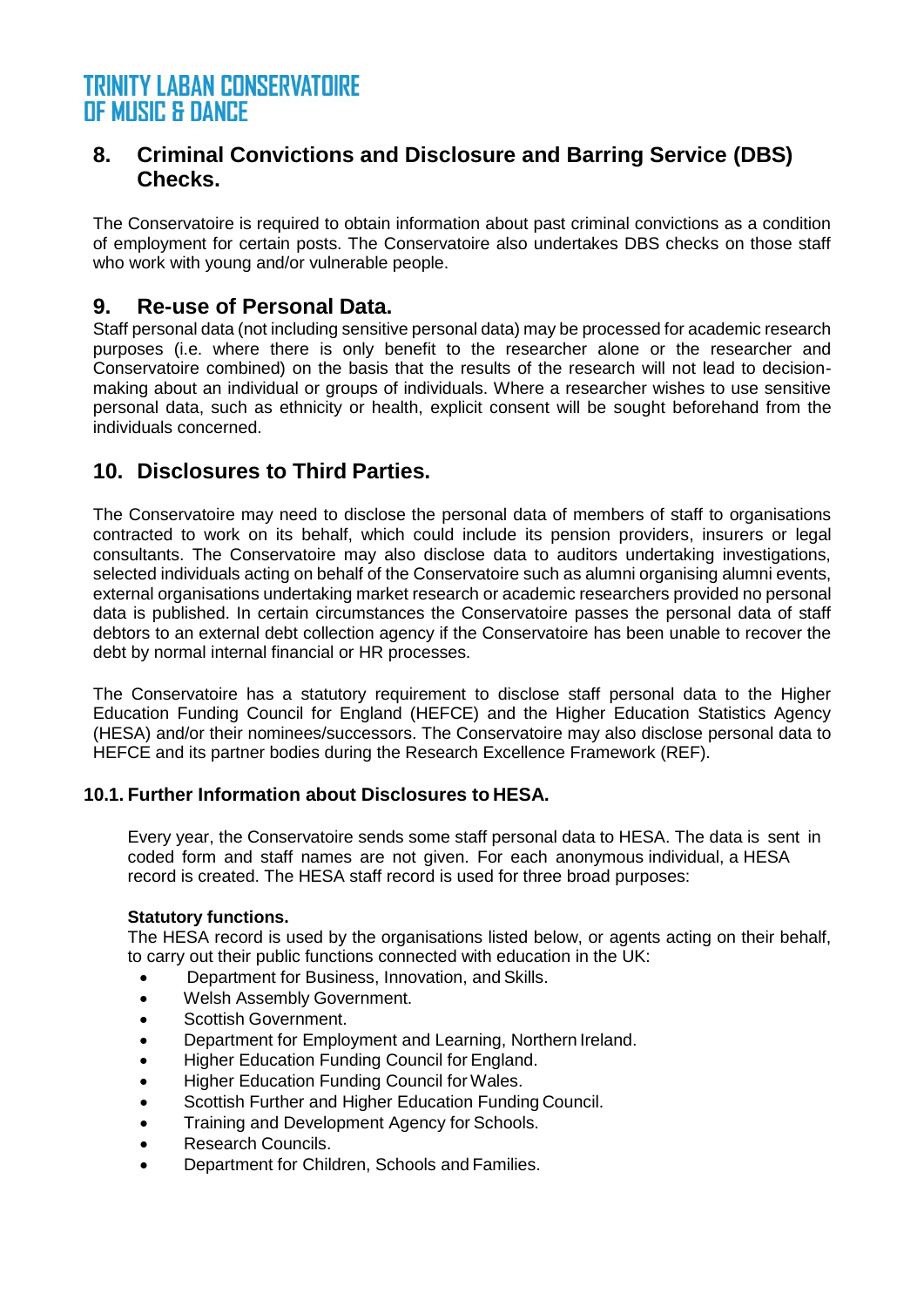The HESA record may also be used by the Office for National Statistics and the National Audit Office to fulfil their statutory functions of measuring population levels and monitoring. public expenditure.

#### **HESA publications.**

HESA use the HESA record to produce anonymised data in annual statistical publications. These include some National Statistics publications and online management information services.

#### **Research, equal opportunity, journalism, other legitimate interest/public function.**

HESA will also supply anonymised data to third parties for the following purposes:

- Equal opportunities monitoring the HESA record may contain details of ethnic group and any disabilities. This data is only used where it is needed to promote or maintain equality of opportunity or treatment between persons of different racial or ethnic origins, religious beliefs or different states of physical or mental conditions.
- Research this may be academic research, commercial research or other statistical research into education where this is of benefit to the public interest.
- Journalism –where the relevant publications would be in the public interest e.g. league tables.

Anonymised data for the above purposes is supplied by HESA to the following types of user:

- Local, regional and national government bodies who have an interest in higher education.
- Higher education sector bodies.
- Higher education institutions.
- Academic researchers and students.
- Commercial organisations (e.g. recruitment firms, housing providers, graduate employers).
- Unions.
- Non-governmental organisations and charities.
- Journalists.

HESA will take precautions to ensure that individuals are not identified from the anonymised data which they process.

Under the Data Protection Act 1998, an individual has the right to a copy of the information HESA holds about them. Because the information HESA holds about individuals does not include names and is a copy of the information held by the Conservatoire, individuals should contact the Conservatoire if they wish to see the information. If individuals have any concerns about their information being used by HESA, please contact HESA directly by emailing [data.protection@hesa.ac.uk .](mailto:data.protection@hesa.ac.uk)

Further information about the HESA record is available at [www.hesa.ac.uk/dataprot.](http://www.hesa.ac.uk/dataprot) Individuals who wish to opt out of any non- statutory purposes should request their HESA number from the Conservatoire and then contact HESA directly.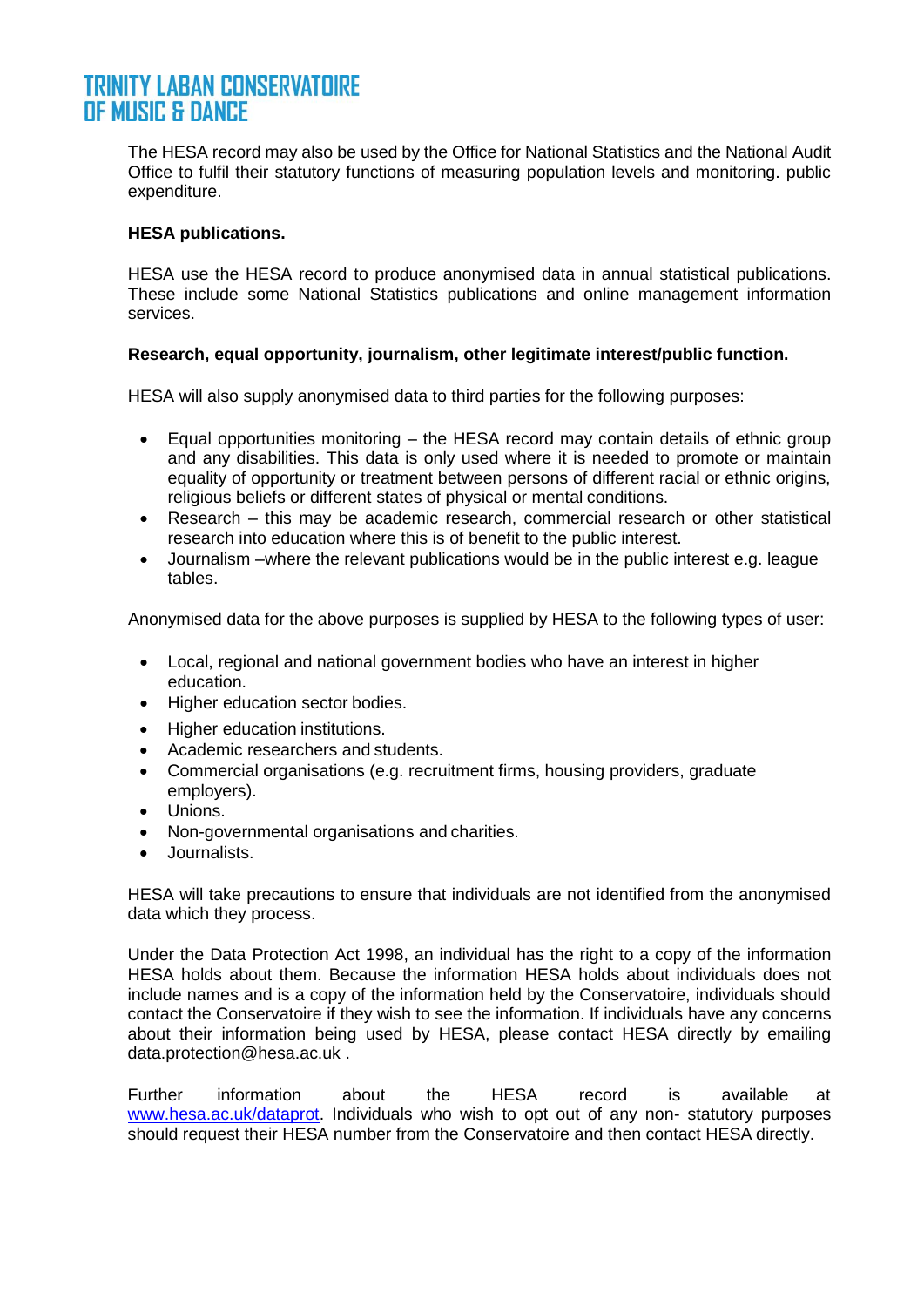# **Appendix 2:**

# **Statement on the Processing of Student Personal Data.**

Trinity Laban Conservatoire of Music and Dance processes the personal data of students in line with its notification to the Information Commissioner's Office. The main contents of the notification that are relevant to students are summarised and explained below.

#### **1. Introduction.**

Trinity Laban processes personal data about students for various teaching, research and administrative purposes. Personal data are processed under the Data Protection Act 2018, which requires the Conservatoire to ensure that personal data are:

- Processed fairly and lawfully and only if certain conditions are met.
- Obtained only for specified and lawful purposes.
- Adequate, relevant and not excessive.
- Accurate and, where necessary, kept up to date.
- Kept no longer than necessary.
- Processed in accordance with the rights of the individual.
- Kept secure.
- Only transferred outside of the EEA where adequate protection exists.

The following are examples of how a student's personal data may be used:

- Administering study, such as recording of achievements, determination of award.
- Providing student support services, such as counselling or careers advice or services for students with disabilities.
- Providing facilities, such as the IT service and Library service.
- Contacting students electronically, such as by SMS text messaging, to forward high priority or emergency information.
- Administering finance, such as payment of fees.
- Administering tenancies of Conservatoire-owned properties.
- Monitoring equal opportunities.
- Preventing and detecting crime, such as using CCTV or attaching photos to ID cards. A student involved in serious misconduct in a licensed premises may have their details passed to a Pubwatch Scheme.
- Maintaining contact with alumni and past employees.
- Fundraising and marketing (including postal appeals to friends and family of students)
- Processing student academic appeals and student discipline cases.

Personal data are normally initially provided to the Conservatoire by a prospective student on an UCAS or Postgraduate application form. For successful applicants, the Conservatoire will add further data at registration and then during the course of the student's education in line with the business purposes specified in its data protection notification (see section 10). After graduation/termination of studies, some data are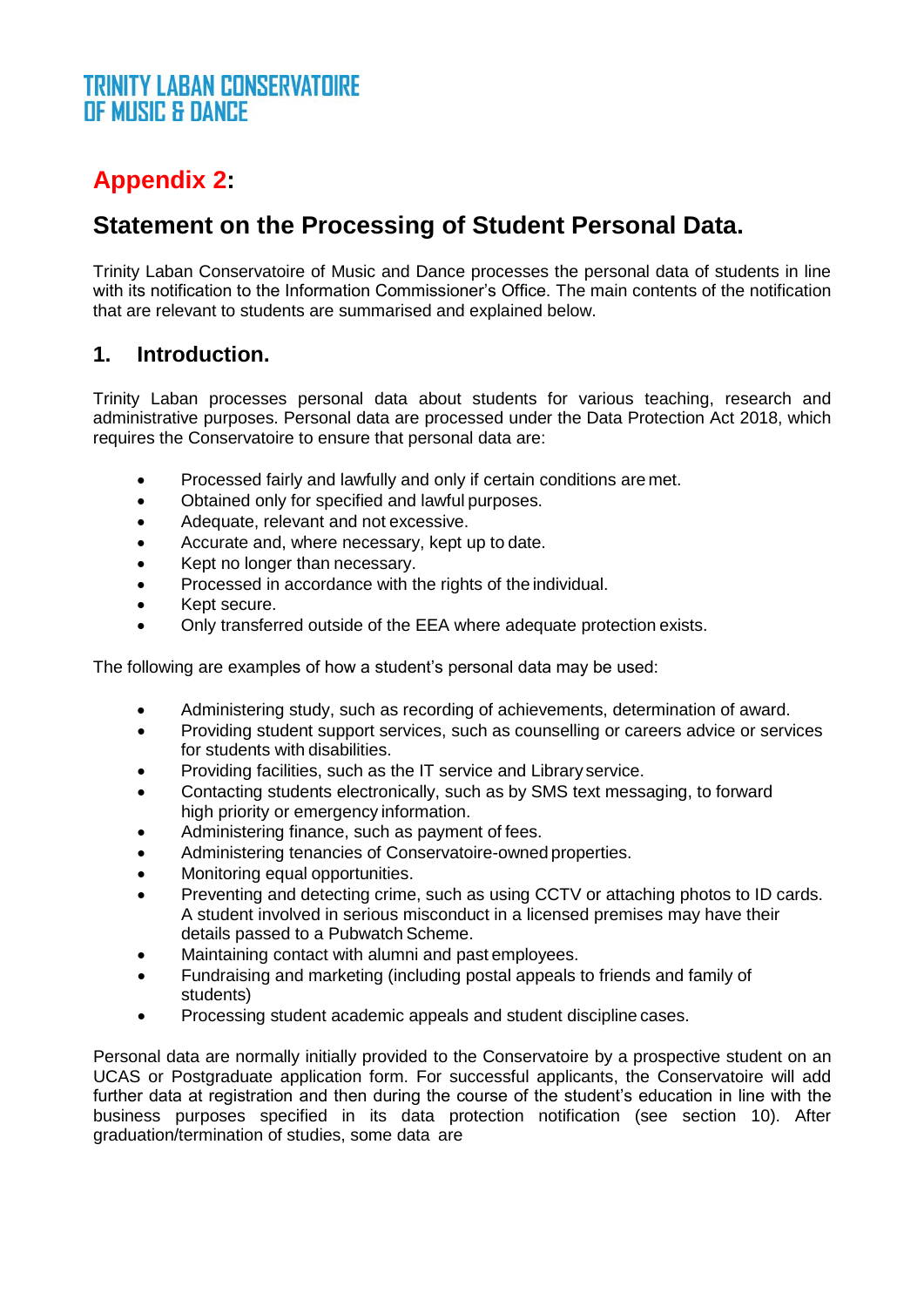passed to the Alumni function for approved purposes and then the records are retained and disposed of in line with the Conservatoire's Records Retention Schedule. The personal data of unsuccessful applicants are also retained and disposed of in line with the Conservatoire's Records Retention Schedule.

### **2. Sensitive Personal Data.**

The Data Protection Act 2018 defines certain personal data as "sensitive personal data". This includes ethnicity and physical or mental health. The Conservatoire holds such data, for instance, for equal opportunities monitoring and for the provision of student support services to individuals.

### **3. Health Information.**

Information on a student's health may be required prior to admission to certain programmes of study, for purposes linked with academic progress and examinations or as a condition of employment.

Information on a student's health may also be required by the Conservatoire when a student undertakes work off-site, such as for health and safety or insurance purposes.

The Conservatoire may, in order to protect the vital interests of the student or another person, contact third parties, such as medical professionals or next of kin, concerning the health of a student when it believes it is reasonable and/or in the best interests of the student to do so. The Conservatoire will attempt to gain the prior consent from the student to do so but where consent cannot or will not be given it might act without consent.

#### **4. Published Personal Data.**

It is normal practice for the Conservatoire to publish examinations results and details of academic awards, for instance on campus noticeboards and in award ceremony programmes, respectively. The Conservatoire also publishes pass and progression lists on its website which can be viewed on the World Wide Web. Names of students are often included in lists posted in departments or colleges.

Registration with Information Technology Department (IT) means that a student's name, college, course of study and email address will appear in Trinity Laban's electronic email and telephone directory which may be viewed on the World Wide Web. In exceptional circumstances individuals can opt-out of the directory either at the point of first registering with IT when completing an IT Registration form, or later by contacting the Conservatoire's Data Protection Officer who will inform IT.

#### **5. Sponsors.**

Where a student's funding organisation requests progress reports, the Conservatoire will normally comply. Any queries about the provision of such reports should be addressed to the funding organisation.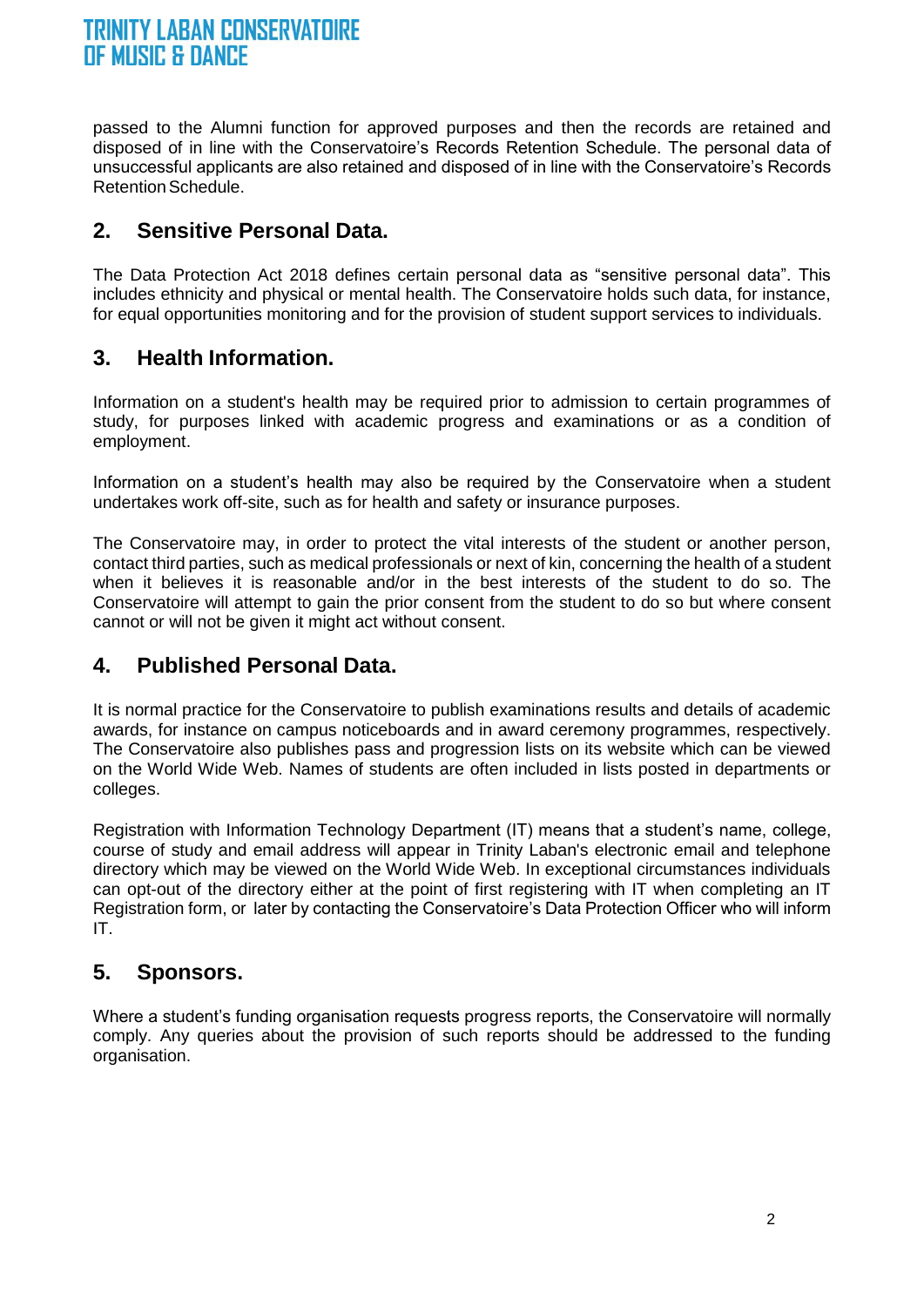# **6. Points Based Immigration System.**

The Conservatoire is an Approved Education Provider for the purposes of the Points Based Immigration System. The Conservatoire will provide data about students on the Tier 4 Student Visa to the UK Border Agency in order to fulfil our duties as an Approved Education Provider.

#### **7. Fraud and Plagiarism, Disciplinary Procedures and Academic Appeals.**

The Conservatoire may process a student's personal data for the purpose of the prevention and detection of fraud, particularly plagiarism (this may involve disclosure to third parties e.g. in the use of plagiarism detection software). It may also process a student's personal data in the course of disciplinary procedures or academic appeals (this may involve disclosure to third parties e.g. to seek legal advice).

# **8. Study, Employment and Placements at another Organisation.**

Where a student's course of study at the Conservatoire requires study, employment or a placement at another organisation it will be necessary for the Conservatoire to transfer personal data to the external Conservatoire or employer, whether this is within the UK or abroad. Students should be aware that some countries outside of the EEA may have lower standards for the protection of personal data that those within theEEA.

#### **9. Collaborative Programmes.**

Where Trinity Laban manages admissions procedures, it will provide partners with details of the students attending courses. Where required, Trinity Laban will provide progress reports to partners or other relevant bodies. Where a student chooses to make use of the Conservatoire's complaints and academic appeals processes, the Conservatoire will process personal data necessary for the purpose of administering the case and then retain such records in line with its Conservatoire Records Retention Schedule.

#### **10. Visual Images.**

Each student is required to provide a digital image of themselves to IT for reproduction on their Trinity Laban ID card, which will be used for the purpose of identification. The digital image may also be:

- Used on college or departmental lists or picture-boards that may be displayed in public buildings within the Conservatoire.
- Attached to electronic student records that can be viewed by any member of Conservatoire staff.
- Attached to hard copy student personal records that are stored securely and accessible only to those members of staff who require access.
- Published on a faculty or department website, where the page is password protected and accessible only to those members of staff who require access.

The Conservatoire may commission photography on campus or at specific events, such as award ceremonies, for use in its promotional material. Students may appear on the resulting images, and the resulting images may be published.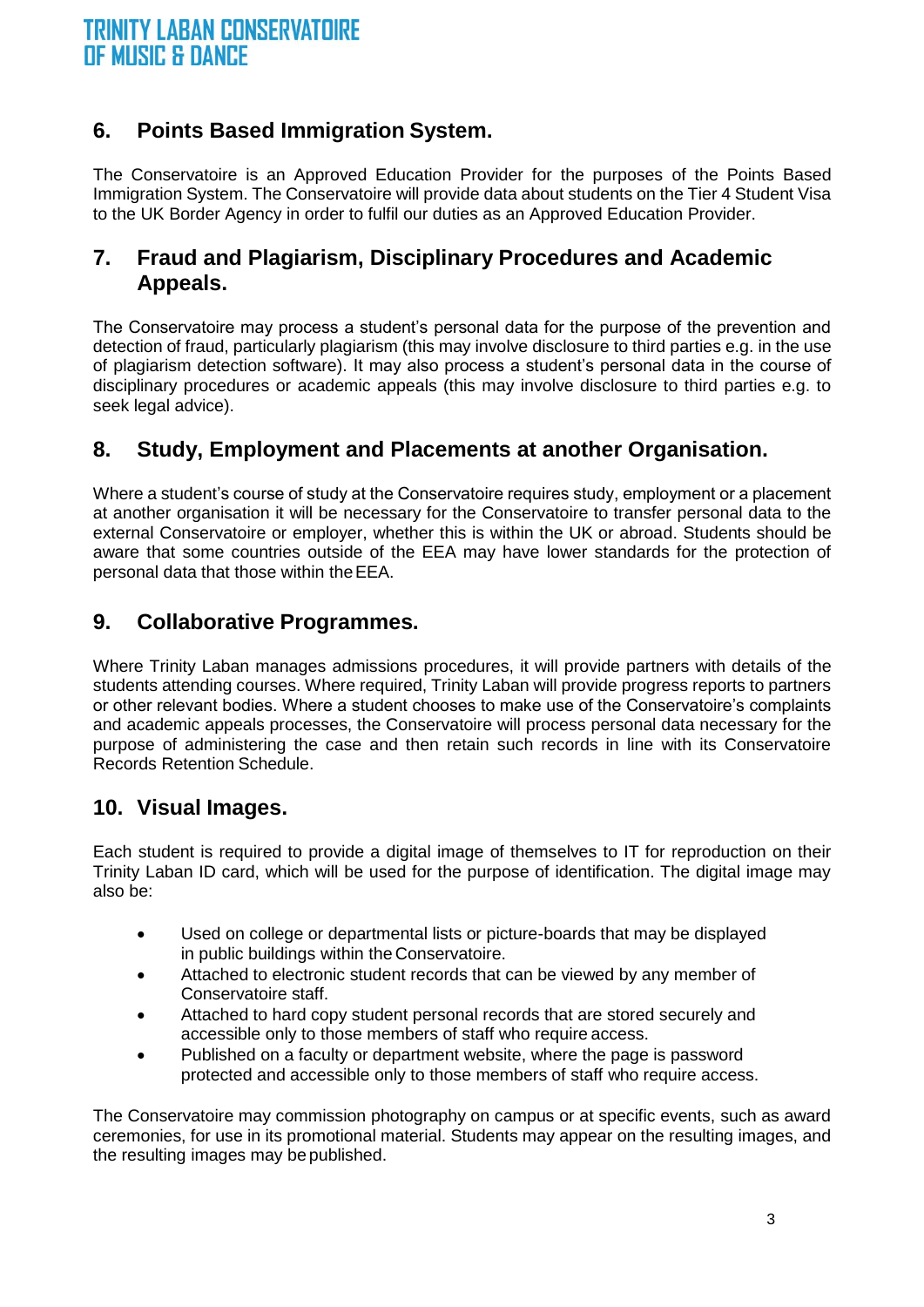#### **11. Promotional Materials.**

The Conservatoire may distribute its own promotional material or that of other organisations to students which it believes may be of interest to them.

#### **12. IT Facilities.**

The Conservatoire routinely logs information about use of IT facilities for statistical purposes and to ensure effective systems operations. The Conservatoire may also monitor electronic communications to ensure that they are being used in accordance with the Conservatoire's *Acceptable Use Policy* and related regulations for the use of Conservatoire IT Facilities *and*, specifically, to prevent or detect crime. All activities comply with the Data Protection Act 2018 and the Regulations of Investigatory Powers (RIP) Act 2000.

#### **13. Criminal Convictions and Disclosure and Barring Service (DBS) Checks.**

The Conservatoire is required to obtain information about past criminal convictions prior to offering a place on some of its programmes and as a condition of employment for certain posts. The Conservatoire also undertakes DBS checks on those students who work with young and/or vulnerable people.

#### **14. Trinity Laban Students Union.**

The Trinity Laban Students Union (TLSU) is a separate entity from Trinity Laban but for the purposes of data protection falls under the authority of Trinity Laban as the data controller. The Conservatoire may share student personal data with TLSU in order for the Union to administer membership of TLSU and its clubs and societies, to communicate with members, to hold elections of officers, to ensure the safety and security of members (including identification of individual members), to provide welfare services, to market services provided directly by TLSU and to analyse TLSU service provision and membership needs.

#### **15. Re-use of Personal Data**

Student personal data (not including sensitive personal data) may be processed for academic research purposes (i.e. where there is only benefit to the researcher alone or the researcher and Conservatoire combined) on the basis that the results of the research will not lead to decisionmaking about an individual or groups of individuals. Where a researcher wishes to use sensitive personal data, such as ethnicity or health, explicit consent will be sought beforehand from the individuals concerned.

#### **16. Disclosures to Third Parties.**

The Conservatoire may need to disclose students' personal data to organisations contracted to work on its behalf, which could include its insurers or legal consultants. In certain circumstances the Conservatoire passes the personal data of student debtors to an external debt collection agency if the Conservatoire has been unable to recover the debt by normal internal processes. The Conservatoire may also disclose data to auditors undertaking investigations, selected individuals acting on behalf of the Conservatoire such as alumni organising alumni events, external organisations undertaking market research or academic researchers provided no personal data is published.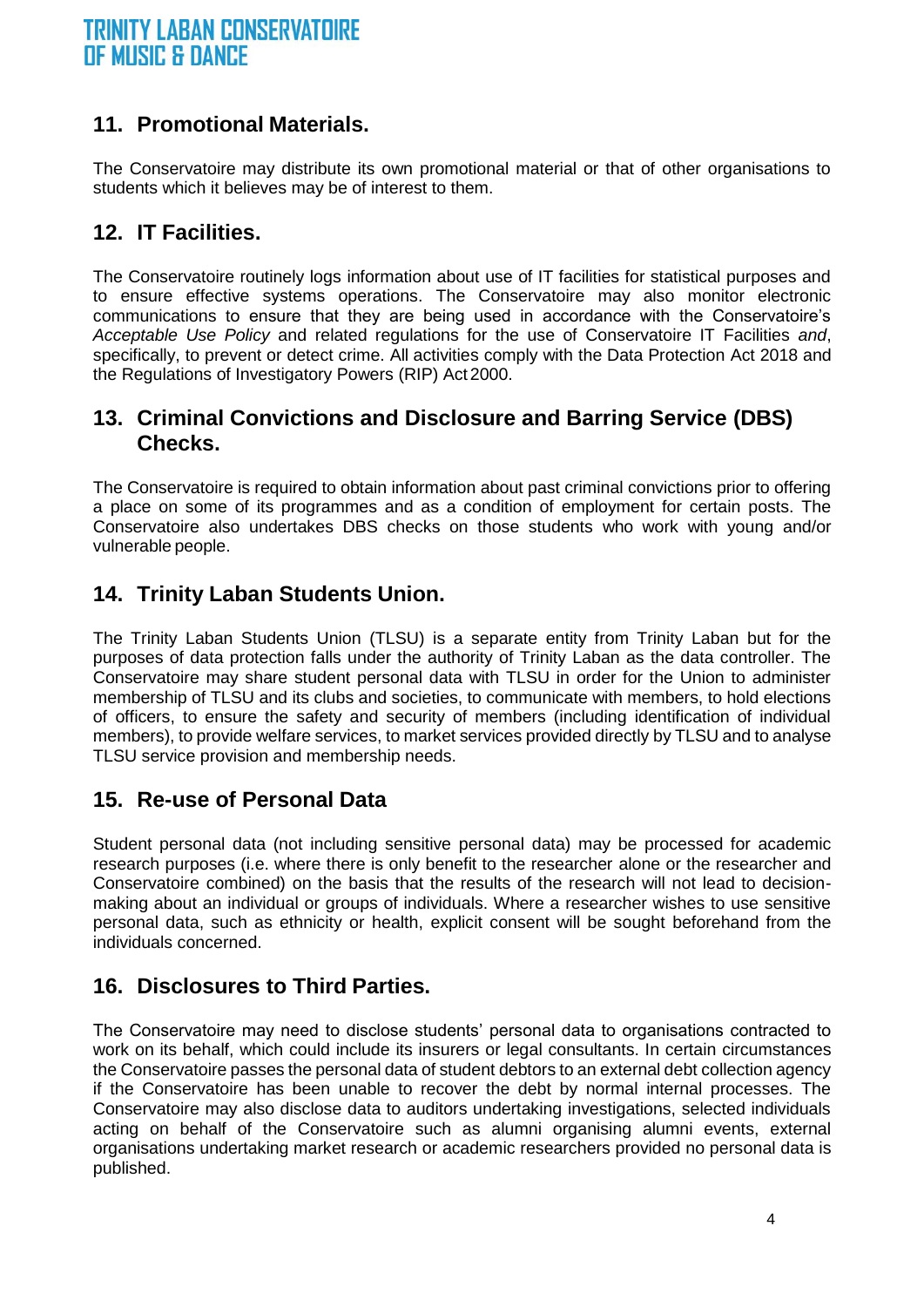The Conservatoire is legally obliged to provide student personal data to Council Tax Registration Officers and has a statutory requirement to disclose student personal data to the following and/or their nominees/successors: Higher Education Funding Council for England (HEFCE); the Higher Education Statistics Agency (HESA); the Learning and Skills Council; the Quality Assurance Agency; the Department for Innovation, Universities and Skills; the European Audit Commission; local authorities; the Student Loans Company and Electoral Registration Officers.

#### **17. Further Information about Disclosures to HESA.**

The Conservatoire will send some of the information it holds about its students to the Higher Education Statistics Agency (HESA). Student HESA records are used for three broad purposes:

#### 17.1 **Statutory functions.**

The HESA record is used by the organisations listed below, or agents acting on their behalf, to carry out their public functions connected with education in the UK:

- Department for Business, Innovation and Skills.
- Welsh Assembly Government.
- Scottish Government.
- Department for Employment and Learning, Northern Ireland.
- Higher Education Funding Council for England.
- Higher Education Funding Council for Wales.
- Scottish Further and Higher Education Funding Council.
- Training and Development Agency for Schools.
- General Teaching Council for England.
- Department for Education.
- General Social Care Council.
- Research Councils.

The HESA record may also be used by the Office for National Statistics and the National Audit Office to fulfil their statutory functions of measuring population levels and monitoring public expenditure.

Equivalent and lower qualifications – the Conservatoire and the Higher Education Funding Council for England may compare student data to educational records from previous years to help determine the levels of current qualifications. This may, in turn, affect the fees required to pay by students.

A student's HESA record will not otherwise be used in any way that affects them personally.

Student contact details may be passed to survey contractors to carry out the National Student Survey and surveys of student finances on behalf of the education organisations listed above. These organisations and their contractors will use student contact details only for that purpose and will then delete them.

Towards the end of a student's course of study, the Conservatoire will pass the student's contact details to the organisation contracted to carry out the National Student Survey. Approximately 6 months after graduation, students will be contacted and asked to complete the HESA "Destination of Leavers from HE" survey. The Conservatoire will not give students'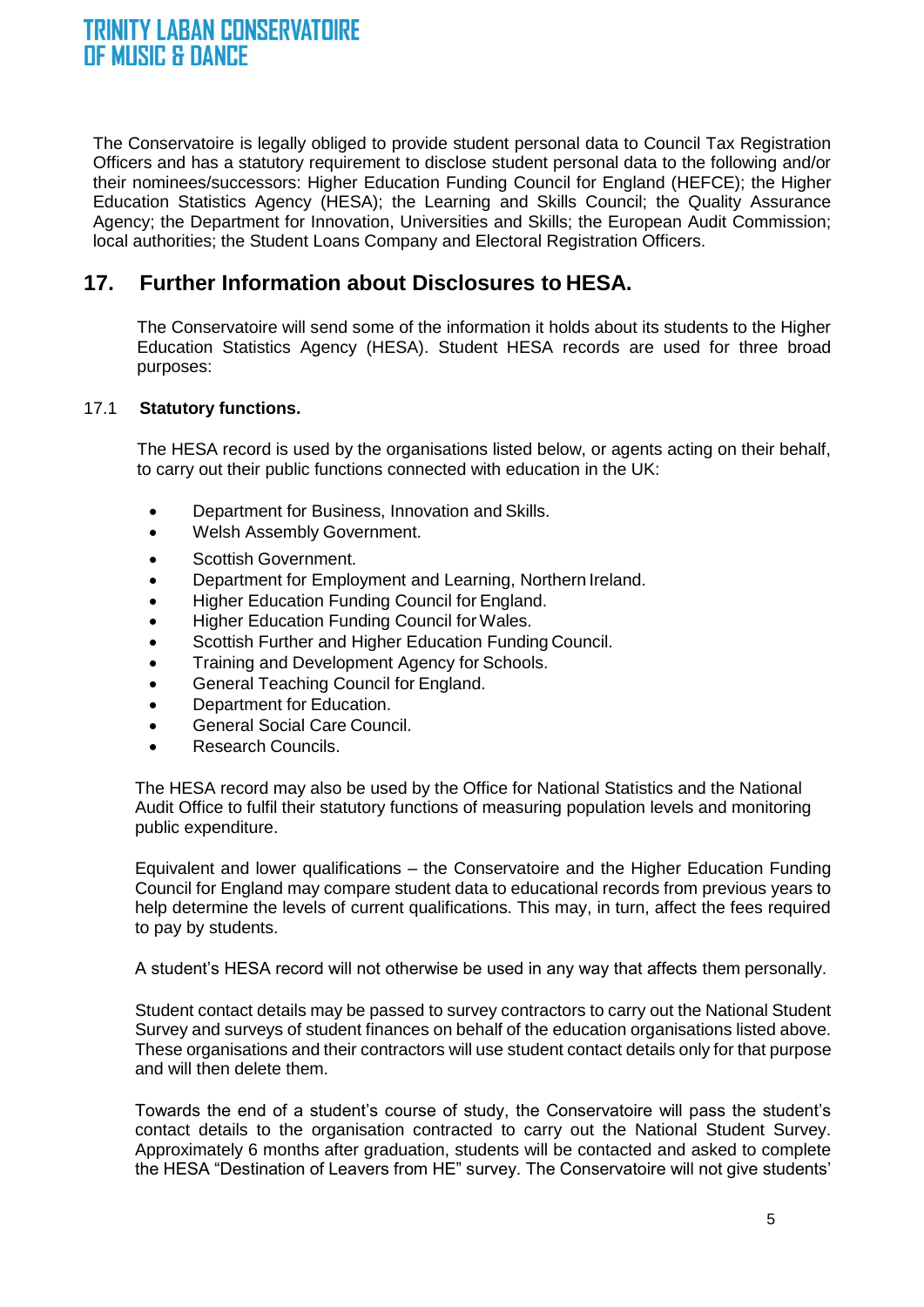contact details to HESA. A student might be included in a sample of leavers who are surveyed again a few years after graduation. If so, the Conservatoire will pass the student's contact details to the organisation contracted to carry out that survey. That organisation will use student contact details only for the purpose of the survey and will then delete them. A student who does not want to take part in this second survey can decline to take part.

#### **HESA publications.**

HESA use the HESA record to produce anonymised data in annual statistical publications. These include some National Statistics publications and online management information services.

#### **Research, equal opportunity, journalism, other legitimate interest/public function.**

HESA will also supply anonymised data to third parties for the following purposes:

- Equal opportunities monitoring the HESA record may contain details of ethnic group and any disabilities. This data is only used where it is needed to promote or maintain equality of opportunity or treatment between persons of different racial or ethnic origins, religious beliefs or different states of physical or mental conditions.
- Research this may be academic research, commercial research or other statistical research into education where this is of benefit to the public interest.
- Journalism –where the relevant publications would be in the public interest e.g. league tables.

Anonymised data for the above purposes is supplied by HESA to the following types of user:

- Local, regional and national government bodies who have an interest in higher education.
- Higher education sector bodies.
- Higher education institutions.
- Academic researchers and students.
- Commercial organisations (e.g. recruitment firms, housing providers, graduate employers).
- Unions.
- Non-governmental organisations and charities.
- Journalists

HESA's Student Collection Notice is available here, [http://www.hesa.ac.uk/fpn.](http://www.hesa.ac.uk/fpn)

The HESA Student Collection Notice is reviewed annually and any amendments to the current version will be available at [www.hesa.ac.uk/fpn](http://www.hesa.ac.uk/fpn) along with links to earlier versions.

HESA will take precautions to ensure that individuals are not identified from the anonymised data which they process.

Under the Data Protection Act 2018, students have the right to a copy of the information HESA holds about them. Please make requests directly to HESA by emailing [data.protection@hesa.ac.uk. S](mailto:data.protection@hesa.ac.uk)tudents will have to pay a small fee.

A student who has concerns about their information being used for the purposes outlined above or in the Collections Notice should contact HESA directly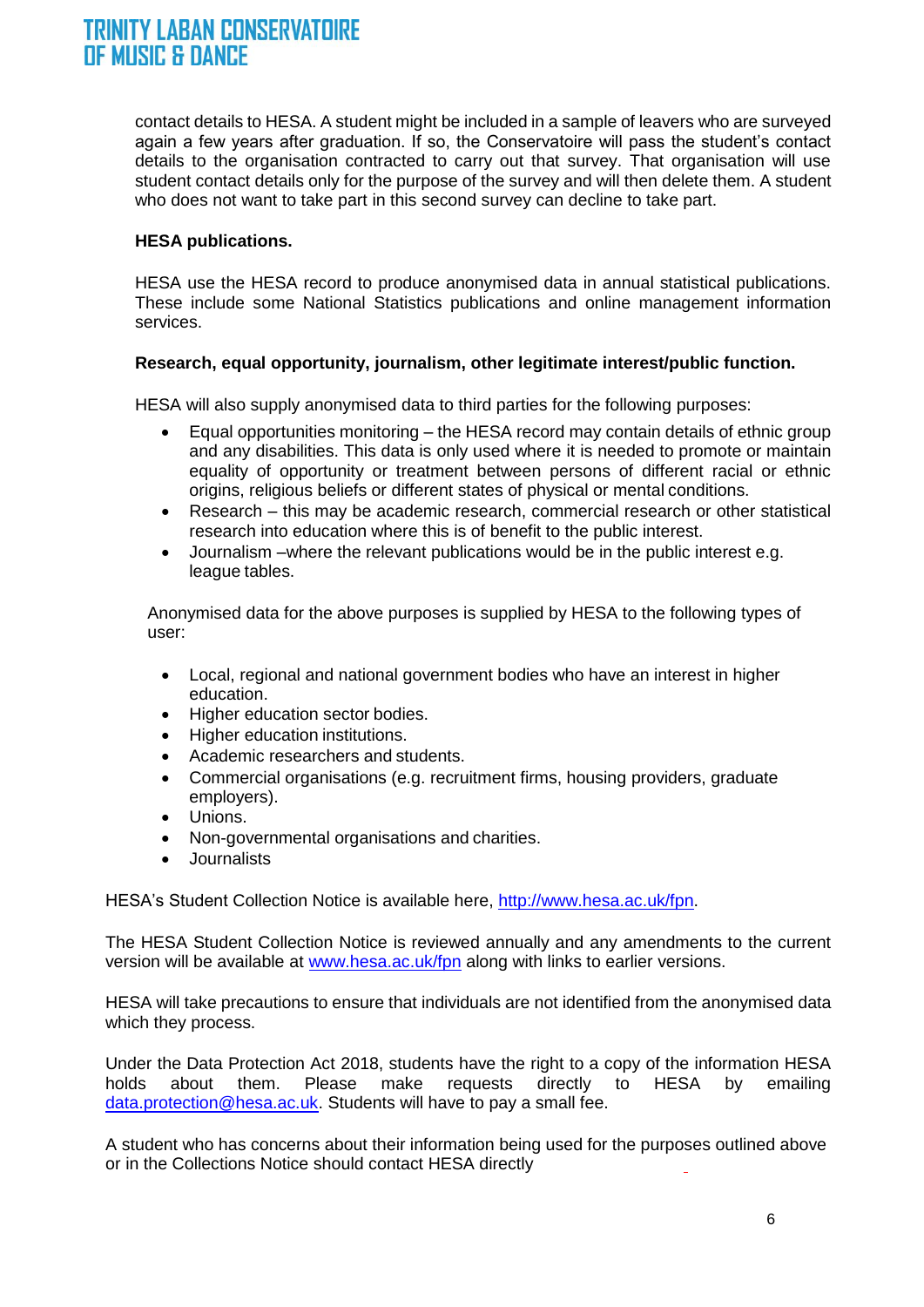#### 17.2 **HESA Graduate Outcomes Collection Notice.**

The conservatoire is required to send contact details to HESA so that graduates can take part in the Graduate Outcomes survey as described in the [HESA Student Collection Notice.](https://www.hesa.ac.uk/about/regulation/data-protection/notices) Graduate contact details are only used by HESA and its Data Processors to conduct the Graduate Outcomes survey and copies are deleted by each organisation when they are no longer needed for the survey. We anticipate that this will be approximately 12 months after the last cohort of each year's graduates have been surveyed to allow for any audit or resurvey that might be required by the funding and regulatory bodies, or any additional analysis related to the quality of the contact details. For example, for those graduating in 2019/20, contact details are likely to be deleted in December 2022.

#### **Statutory functions.**

This information is used by HE funding and regulatory bodies who have used a legal or regulatory power to require your HE provider and/or HESA to undertake the survey and provide information to them. These bodies use the information to understand the outcomes from higher education and for their statutory and/or public functions including funding, regulation and policy-making purposes. Your individual answers won't be used to make decisions about you.

Your survey answers will be linked to information held about you as a student, including information you gave when you enrolled, and details of the qualification you gained. More information about the HESA Student record can be found in the HESA Student Collection Notice and more information about the Individual Learner Record can be found in the ILR Privacy Notice. This information is shared by HESA with the HE funding and regulatory bodies who commissioned the survey and who have the power to collect information from HE providers. These bodies include:

 England - Office for Students Wales - Higher Education Funding Council for Wales Scotland - Scottish Funding Council Northern Ireland - Department for the Economy

Your HESA information will be shared with these organisations as part of a large dataset which contains similar information about other people who have followed higher education courses in the UK. These organisations are also Controllers of your HESA information. This means that they make their own decisions about how to use it, and this may include publishing statistics and sharing the information with third parties, such as other government or public bodies or other organisations of the type listed elsewhere in this collection notice. However, all uses of your HESA information will be within the purposes set out in this collection notice and covered by data sharing agreements with HESA. These organisations will not use the data for the purposes of identifying you as an individual or to take decisions about you. These organisations may retain HESA information indefinitely for statistical and research purposes.

All uses of HESA information must comply with the General Data Protection Regulation (UK GDPR) and the Data Protection Act 2018.

#### **HESA publications.**

HESA use the HESA record to produce anonymised data in annual statistical publications. These include some National Statistics publications and online management information services.

**Research, equal opportunity, journalism, other legitimate interest/public function.**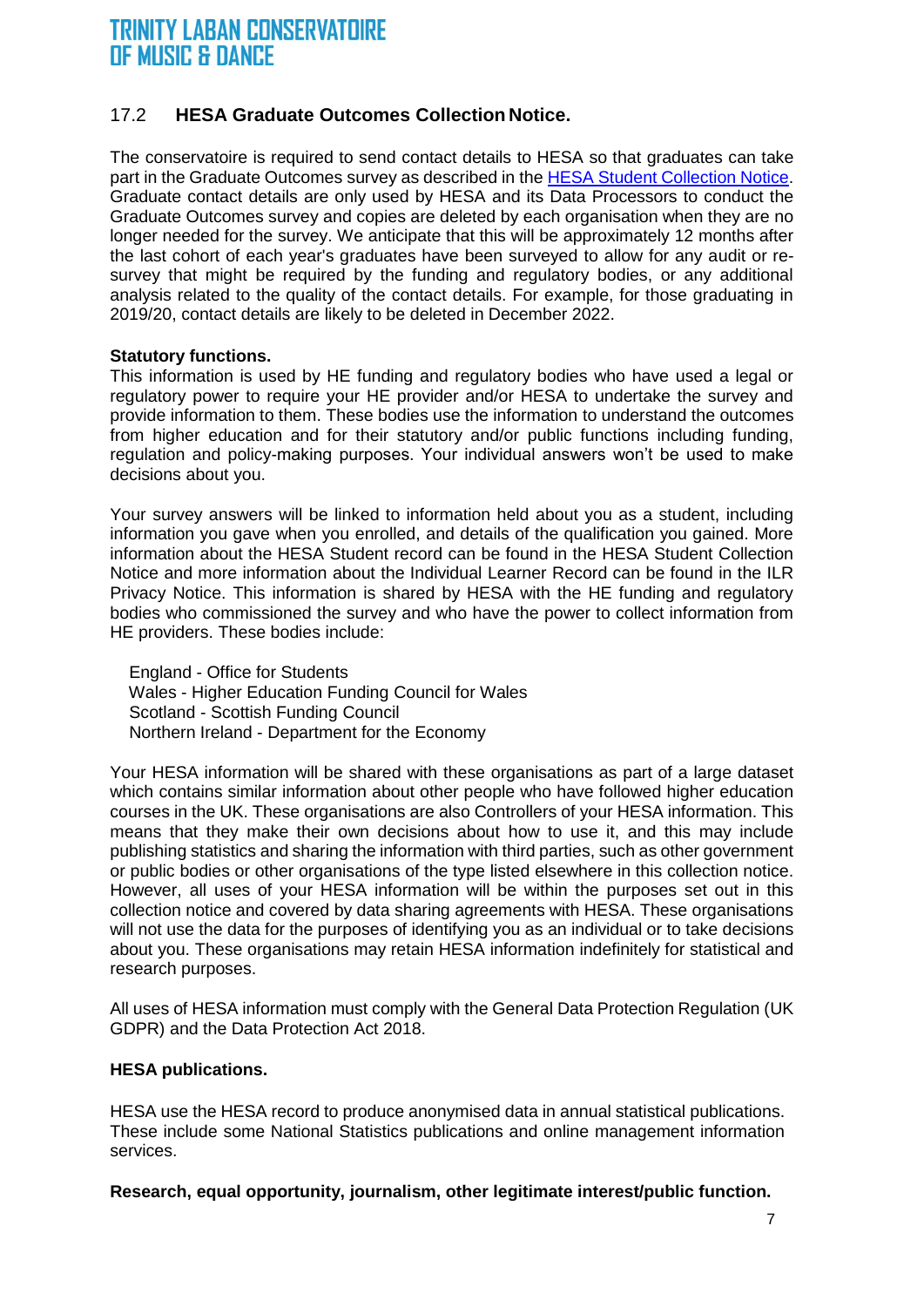HESA will also supply anonymised data to third parties for the following purposes:

- Equal opportunities monitoring the HESA record may contain details of ethnic group and any disabilities. This data is only used where it is needed to promote or maintain equality of opportunity or treatment between persons of different racial or ethnic origins, religious beliefs or different states of physical or mental conditions.
- Research this may be academic research, commercial research or other statistical research into education where this is of benefit to the public interest.
- Journalism –where the relevant publications would be in the public interest e.g. league tables.

Anonymised data for the above purposes is supplied by HESA to the following types of user:

- Local, regional and national government bodies who have an interest in higher education.
- Higher education sector bodies.
- Higher education institutions.
- Academic researchers and students.
- Commercial organisations (e.g. recruitment firms, housing providers, graduate employers).
- Unions.
- Non-governmental organisations and charities.
- Journalists.

HESA will take precautions to ensure that individuals are not identified from the anonymised data which they process.

Under the Data Protection Act 2018, students have the right to a copy of the information HESA holds about them. Please make requests directly to HESA by emailing [data.protection@hesa.ac.uk.](mailto:data.protection@hesa.ac.uk) Students will have to pay a smallfee.

Further information about the HESA record is available at [www.hesa.ac.uk/dataprot.](http://www.hesa.ac.uk/dataprot) A student who has any concerns about their information being used for the purposes outlined above should contact HESA directly.

#### 17.3 **National Student Survey.**

The Conservatoire transfers contact details of final year students to the administrators of the National Student Survey, an independent market research agency named Ipsos MORI, who act on behalf of the Office for Students. Prior to transfer the Conservatoire contacts final year students about the survey and gives the opportunity to opt out of participation. Ipsos MORI do not disclose information to anyone else and destroy it as soon as it is no longer required for the purpose of administering the survey. Individual responses to the survey remain anonymous throughout. For more information please see the Privacy **[Statement](http://www.ipsos-mori.com/privacy.aspx) of Ipsos MORI.** 

#### 17.4 **Postgraduate Research Experience Survey.**

Postgraduate research students are asked by the Conservatoire to participate in the biennial Postgraduate Research Experience Survey. Students are given details of the location of the online survey tool by the Conservatoire and the Conservatoire may partially